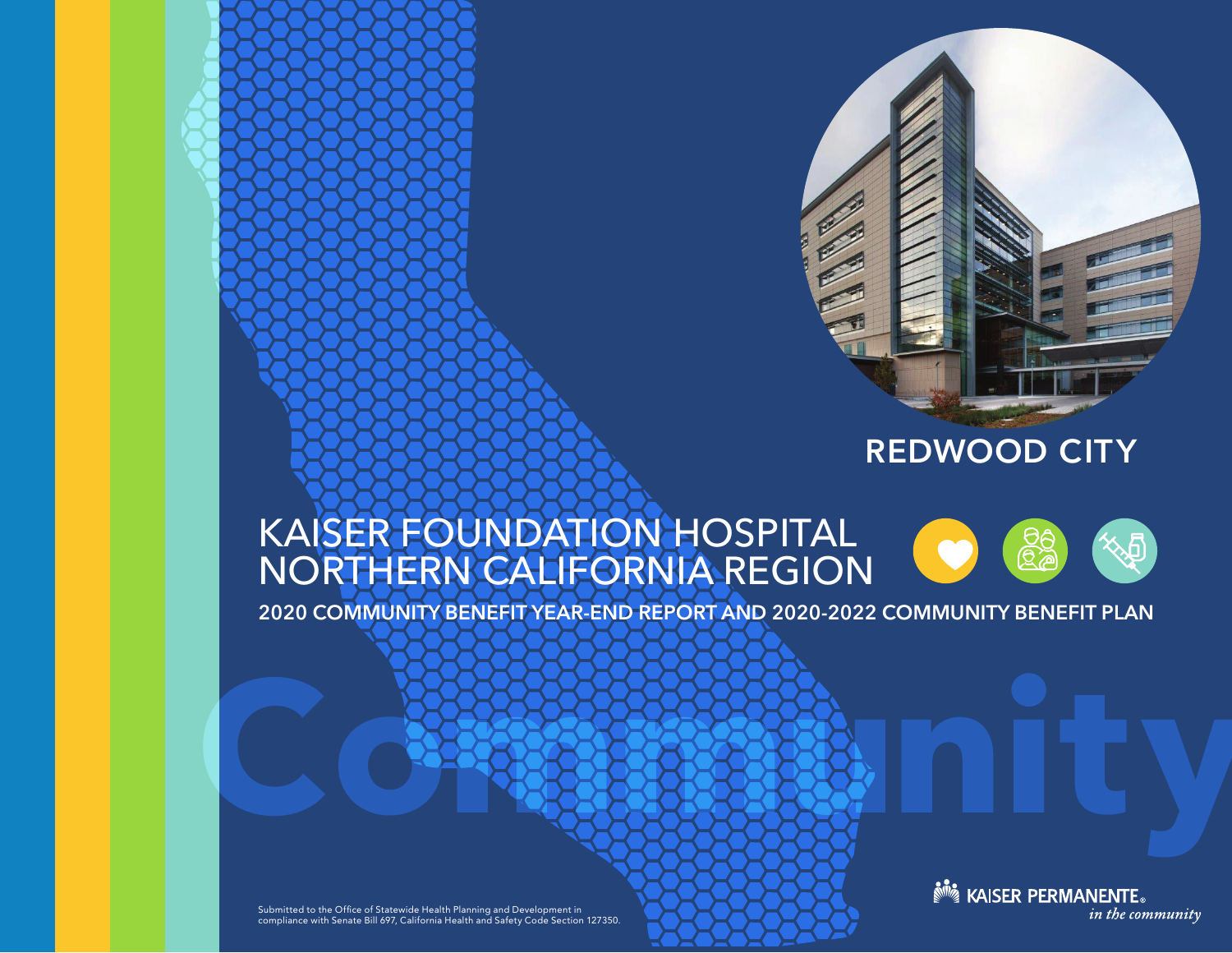# **Kaiser Foundation Hospital (KFH)-Redwood City**

# **Table of Contents**

#### **I. Introduction and Background**

- a. About Kaiser Permanente
- b. About Kaiser Permanente Community Health
- c. Purpose of the Report

#### **II. Overview of Community Benefit Programs Provided**

- a. California Kaiser Foundation Hospitals Community Benefit Financial Contribution Tables A and B
- b. Medical Care Services for Vulnerable Populations
- c. Other Benefits for Vulnerable Populations
- d. Benefits for the Broader Community
- e. Health Research, Education, and Training Programs

#### **III. KFH-Redwood City Community Served**

- a. Kaiser Permanente's Definition of Community Served
- b. Map and Description of Community Served
- c. Demographic Profile of Community Served

#### **IV. KFH-Redwood City Community Health Needs in 2020-2022**

- a. Health Needs Addressed
- b. Health Needs Not Addressed

#### **V. 2020 Year-End Results for KFH-Redwood City**

- a. 2020 Community Benefit Programs Financial Resources Provided by KFH-Redwood City Table C
- b. 2020 Examples of KFH-Redwood City Grants and Programs Addressing Selected Health Needs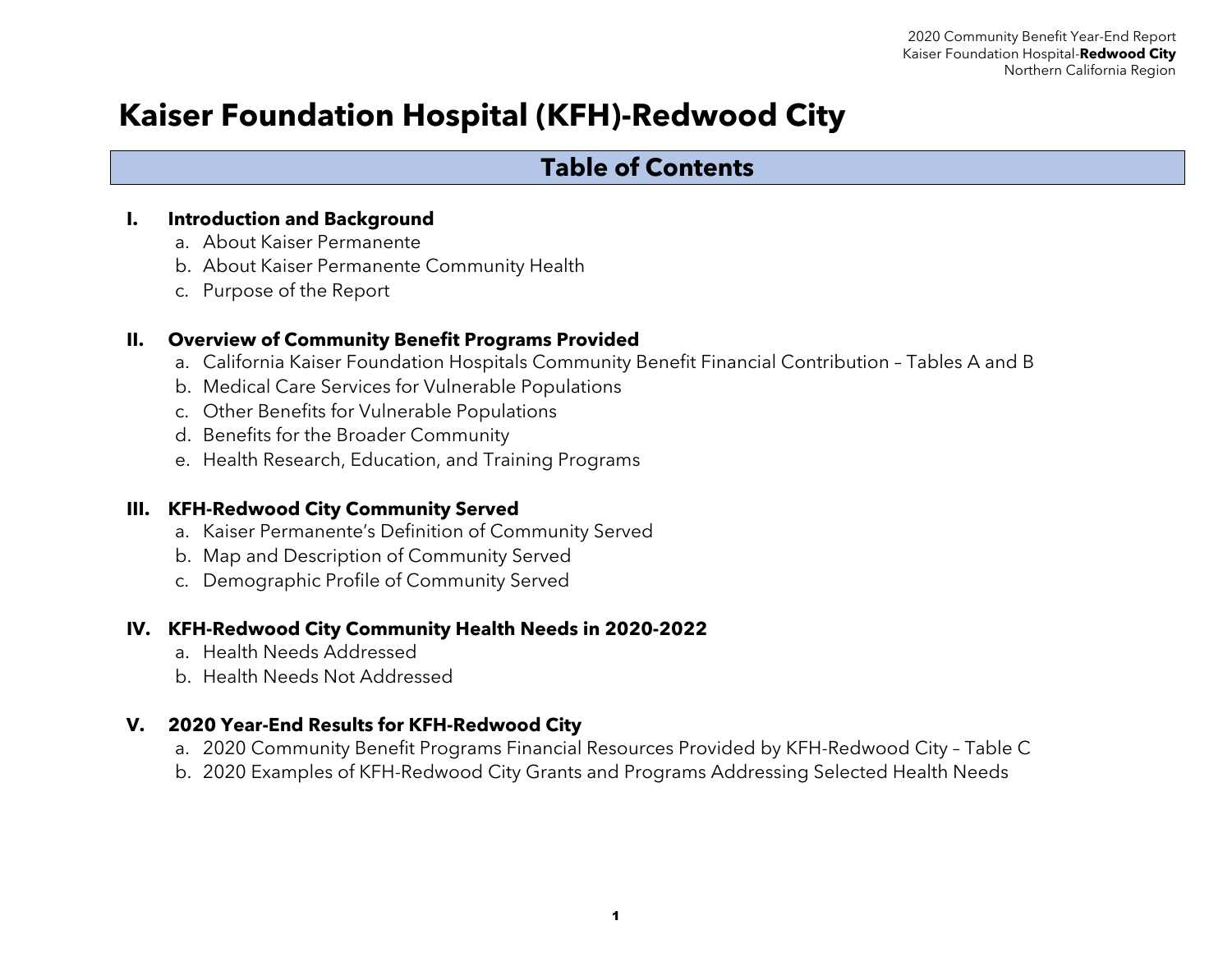# **I. Introduction and Background**

### **A. About Kaiser Permanente**

Founded in 1942 to serve employees of Kaiser Industries and opened to the public in 1945, Kaiser Permanente is recognized as one of America's leading health care providers and nonprofit health plans. We were created to meet the challenge of providing American workers with medical care during the Great Depression and World War II, when most people could not afford to go to a doctor. Since our beginnings, we have been committed to helping shape the future of health care. Among the innovations Kaiser Permanente has brought to U.S. health care are:

- Prepaid health plans, which spread the cost to make it more affordable
- A focus on preventing illness and disease as much as on caring for the sick
- An organized, coordinated system that puts as many services as possible under one roof—all connected by an electronic medical record

Kaiser Permanente is an integrated health care delivery system comprised of Kaiser Foundation Hospitals (KFH), Kaiser Foundation Health Plan (KFHP), and physicians in the Permanente Medical Groups. Today we serve approximately 12.2 million members in nine states and the District of Columbia. Our mission is to provide high-quality, affordable health care services and to improve the health of our members and the communities we serve.

Care for our members and patients is focused on their Total Health and guided by their personal physicians, specialists, and team of caregivers. Our expert and caring medical teams are empowered and supported by industry-leading technology advances and tools for health promotion, disease prevention, state-of-the-art care delivery, and world-class chronic disease management. Kaiser Permanente is dedicated to care innovations, clinical research, health education, and the support of community health.

## **B. About Kaiser Permanente Community Health**

For 75 years, Kaiser Permanente has been dedicated to providing high-quality, affordable health care services and to improving the health of our members and the communities we serve. We believe good health is a fundamental right shared by all and we recognize that good health extends beyond the doctor's office and the hospital. It begins with healthy environments: fresh fruits and vegetables in neighborhood stores, successful schools, clean air, accessible parks, and safe playgrounds. Good health for the entire community requires equity and social and economic well-being. These are the vital signs of healthy communities.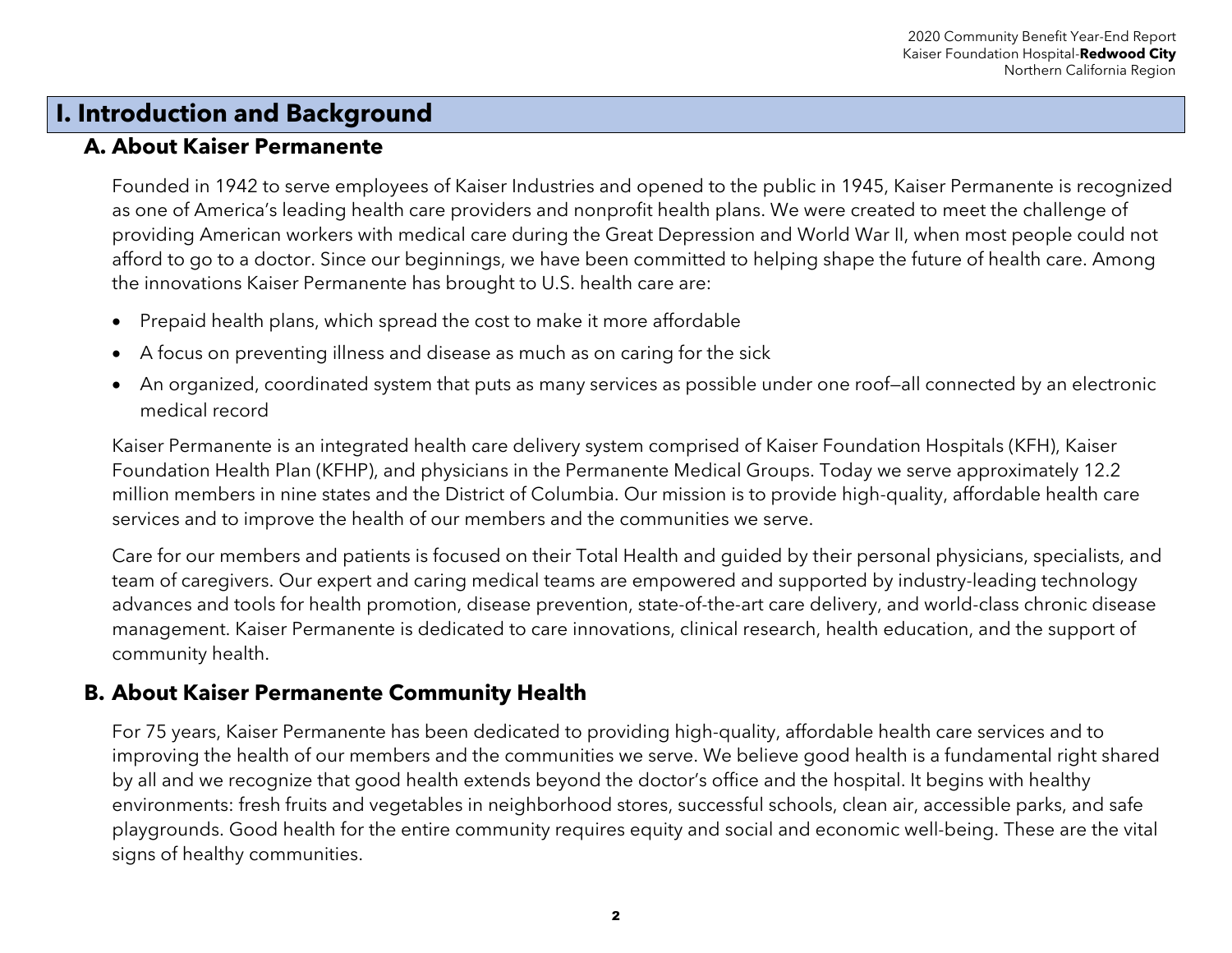Better health outcomes begin where health starts, in our communities. Like our approach to medicine, our work in the community takes a prevention-focused, evidence-based approach. We go beyond traditional corporate philanthropy or grantmaking to pair financial resources with medical research, physician expertise, and clinical practices. Our community health strategy focuses on three areas:

- Ensuring health access by providing individuals served at Kaiser Permanente or by our safety net partners with integrated clinical and social services.
- Improving conditions for health and equity by engaging members, communities, and Kaiser Permanente's workforce and assets.
- Advancing the future of community health by innovating with technology and social solutions.

For many years, we've worked side-by-side with other organizations to address serious public health issues such as obesity, access to care, and violence. We've conducted Community Health Needs Assessments to better understand each community's unique needs and resources. The CHNA process informs our community investments and helps us develop strategies aimed at making long-term, sustainable change—and it allows us to deepen the strong relationships we have with other organizations that are working to improve community health.

### **C. Purpose of the Report**

Since 1996, Kaiser Foundation Hospitals (KFH) in Northern and Southern California have annually submitted to the Office of Statewide Health Planning and Development (OSHPD) a Consolidated Community Benefit Plan, commonly referred to as the SB 697 Report (for Senate Bill 697 which mandated its existence). This plan fulfills the 2020 year-end community benefit reporting regulations under California Health and Safety Code, Section 127340 et seq. The report provides detailed information and financial data on the Community Benefit programs, services, and activities provided by all KFH hospitals in California.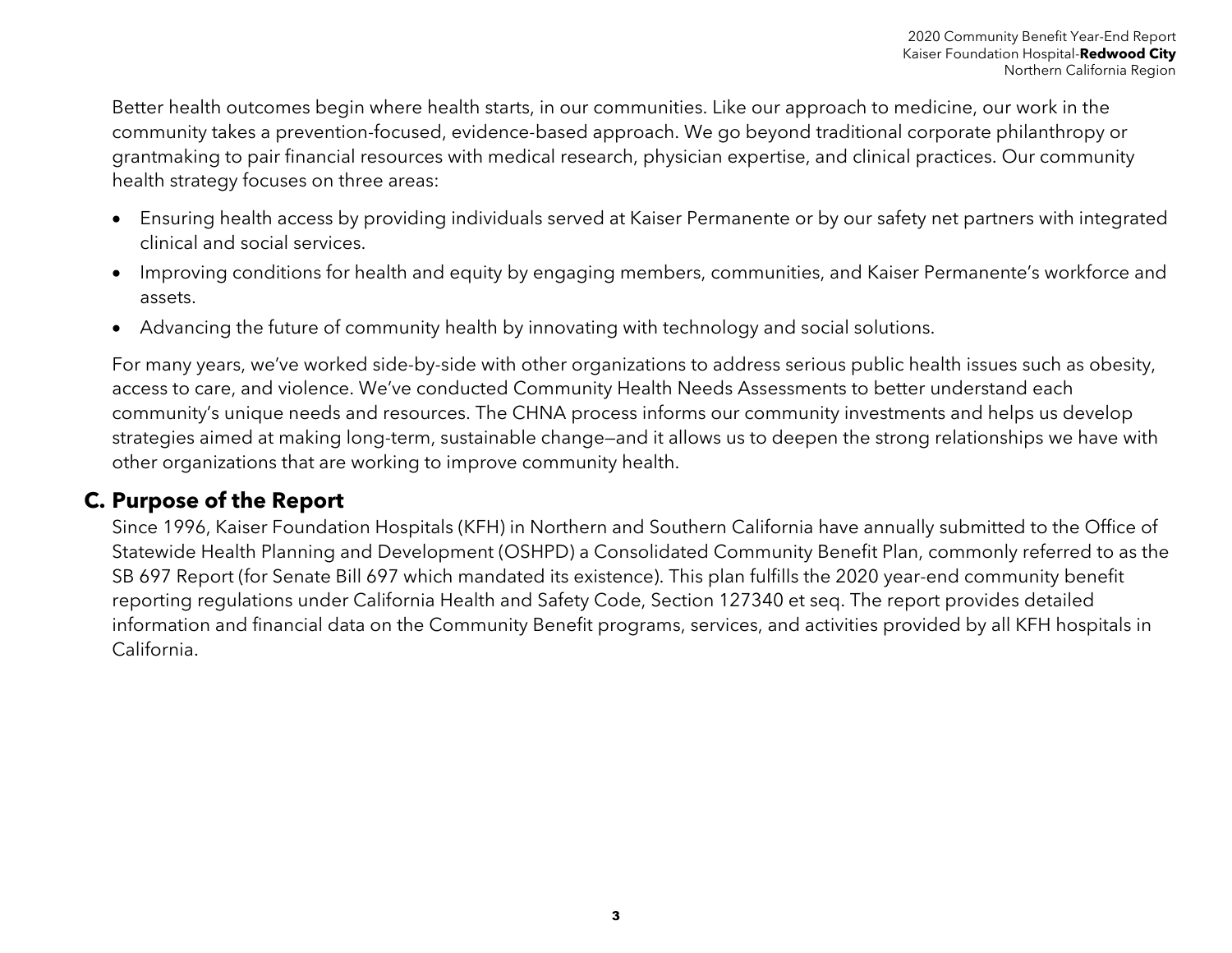# **II. Overview and Description of Community Benefit Programs Provided**

### **A. California Kaiser Foundation Hospitals Community Benefit Financial Contribution**

In California, KFH owns and operates 36 hospitals: 21 community hospitals in Northern California and 15 in Southern California, all accredited by the Joint Commission on Accreditation of Healthcare Organizations (JCAHO). KFH hospitals are located in Anaheim, Antioch, Baldwin Park, Downey, Fontana, Fremont, Fresno, Irvine, Los Angeles, Manteca, Modesto, Moreno Valley, Oakland, Ontario, Panorama City, Redwood City, Richmond, Riverside, Roseville, Sacramento, San Diego, San Francisco, San Jose, San Leandro, San Rafael, Santa Clara, Santa Rosa, South Bay, South Sacramento, South San Francisco, Vacaville, Vallejo, Walnut Creek, West Los Angeles, and Woodland Hills.

In 2020, Kaiser Foundation Hospitals in Northern and Southern California Regions provided a total of \$1,294,404,117 in Community Benefit for a diverse range of community projects, medical care services, research, and training for health and medical professionals. These programs and services are organized in alignment with SB697 regulations:

- Medical Care Services for Vulnerable Populations
- Other Benefits for Vulnerable Populations
- Benefits for the Broader Community
- Health, Research, Education and Training

A breakdown of financial contributions is provided in Tables A and B. Note that 'non-quantifiable benefits' will be highlighted in the Year end Results section of KFH Community Benefit Plan, where applicable.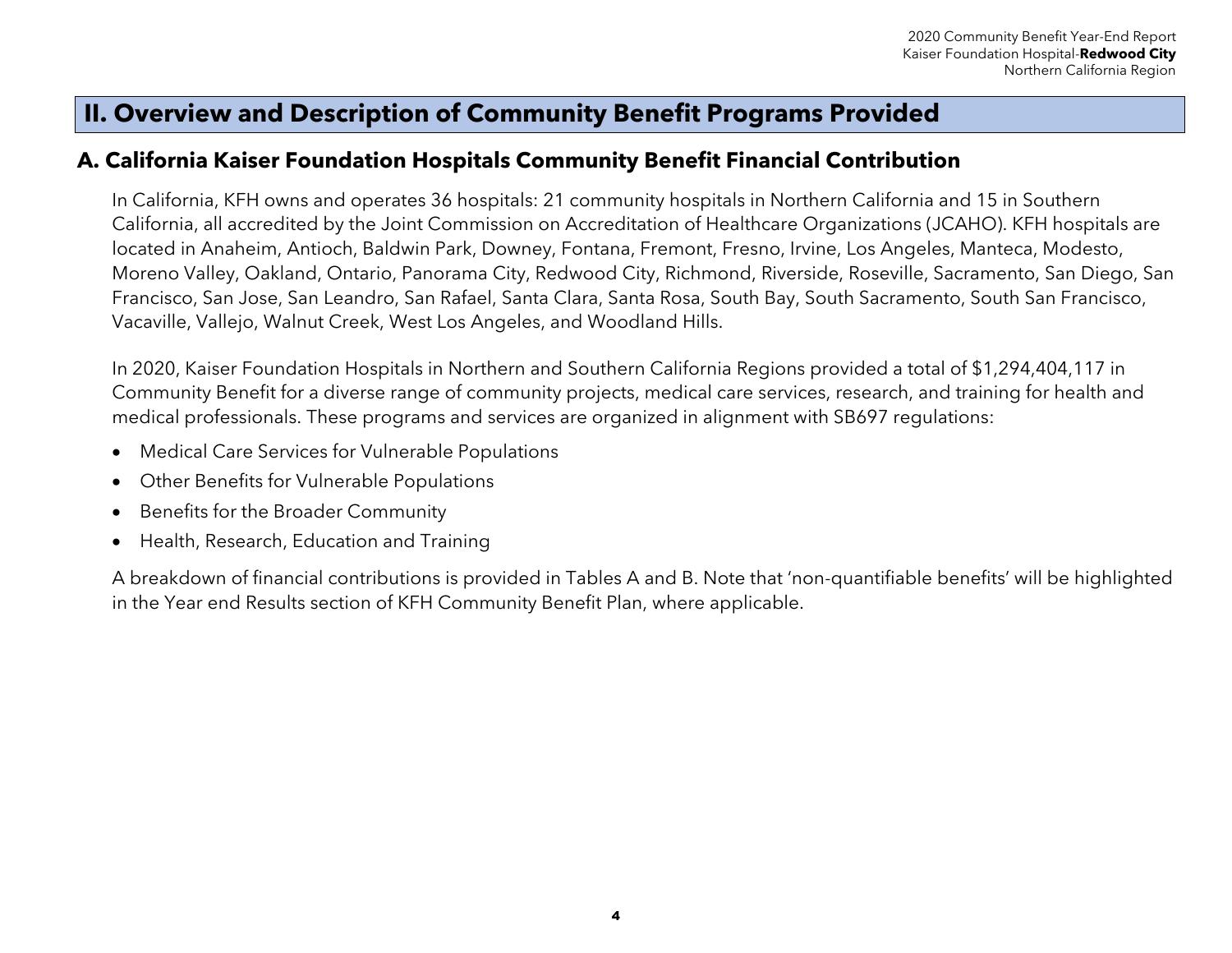# **Table A KAISER FOUNDATION HOSPITALS IN CALIFORNIA**

**Community Benefits Provided in 2020** (Endnotes on following page.)

| <b>Medical Care Services for Vulnerable Populations</b>                           |                 |
|-----------------------------------------------------------------------------------|-----------------|
| Medi-Cal shortfall <sup>1</sup>                                                   | \$692,686,921   |
| Charity care: Charitable Health Coverage Programs <sup>2</sup>                    | \$94,951        |
| Charity care: Medical Financial Assistance Program <sup>3</sup>                   | \$292,212,296   |
| Grants and donations for medical services <sup>4</sup>                            | \$32,762,341    |
| <b>Subtotal</b>                                                                   | \$1,017,756,509 |
| <b>Other Benefits for Vulnerable Populations</b>                                  |                 |
| Watts Counseling and Learning Center <sup>5</sup>                                 | \$3,159,122     |
| <b>Educational Outreach Program</b>                                               | \$996,423       |
| Youth Employment programs <sup>6</sup>                                            | \$692,228       |
| Grants and donations for community-based programs <sup>7</sup>                    | \$85,399,347    |
| Community Benefit administration and operations <sup>8</sup>                      | \$12,241,501    |
| <b>Subtotal</b>                                                                   | \$102,488,621   |
| <b>Benefits for the Broader Community<sup>9</sup></b>                             |                 |
| Community health education and promotion programs                                 | \$1,091,019     |
| Kaiser Permanente Educational Theatre                                             | \$5,784,348     |
| Facility, supplies, and equipment (in-kind)                                       | \$3,609,800     |
| Community Giving Campaign administrative expenses                                 | \$681,817       |
| Grants and donations for the broader community <sup>10</sup>                      | \$6,607,309     |
| National Board of Directors fund                                                  | \$742,769       |
| <b>Subtotal</b>                                                                   | \$18,517,062    |
| <b>Health Research, Education, and Training</b>                                   |                 |
| <b>Graduate Medical Education</b>                                                 | \$98,995,981    |
| Non-MD provider education and training programs <sup>11</sup>                     | \$27,487,338    |
| Grants and donations for the education of health care professionals <sup>12</sup> | \$2,315,284     |
| Health research                                                                   | \$26,843,322    |
| <b>Subtotal</b>                                                                   | \$155,641,925   |
| <b>TOTAL COMMUNITY BENEFITS PROVIDED</b>                                          | \$1,294,404,117 |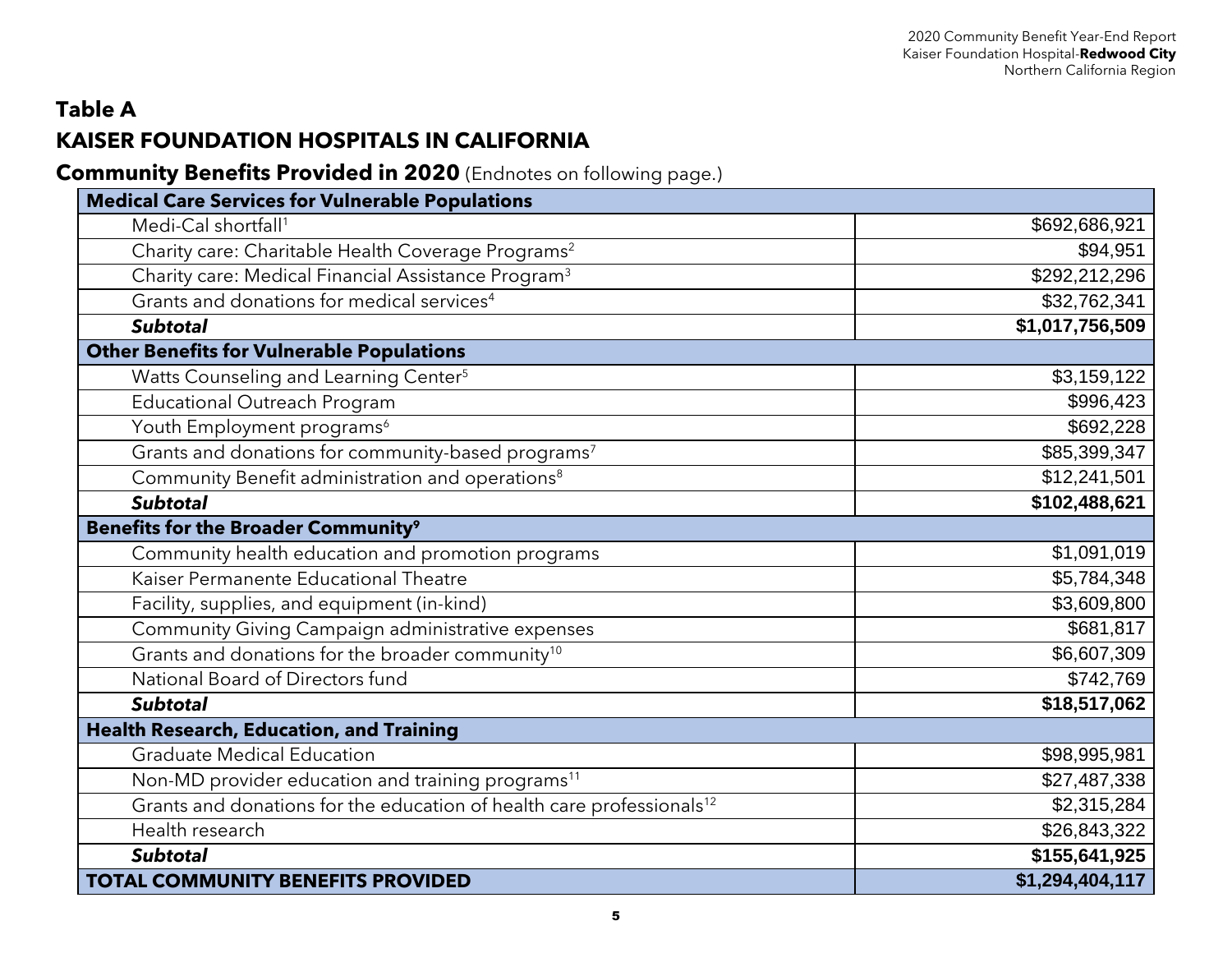# **TABLE A ENDNOTES**

- **<sup>1</sup>** Amount includes hospital-specific, unreimbursed expenditures for Medi-Cal Managed Care members and Medi-Cal Fee-for-Service beneficiaries on a cost basis.
- **<sup>2</sup>** Amount includes hospital-specific, unreimbursed expenditures for Other Plan members and unreimbursed inpatient expenditures for Charitable Health Coverage on a cost basis.
- <sup>3</sup> Amount includes unreimbursed care provided at this facility to patients who qualify for the Medical Financial Assistance on a cost basis.
- **<sup>4</sup>** Figures reported in this section for grants and donations for medical services consist of charitable contributions to community clinics and other safety-net providers; community health partnerships and collaboratives; and special Request for Proposals to support specific health issues such as childhood obesity, asthma, etc. The amount reported reflects hospital-specific, unreimbursed expenditures. When hospital-specific expenditures were not available, dollars were allocated to each hospital based on the percentage of Health Plan members.
- **<sup>5</sup>** Watts Counseling and Learning Center's service expenses are divided among three hospitals: KFH-Downey, KFH-South Bay, and KFH-West Los Angeles.
- **<sup>6</sup>** Figures reported in this section are hospital-specific, unreimbursed expenditures. When hospital-specific expenditures were not available, dollars were allocated to each hospital based on the number of Youth Employment Programs participants hired.
- **<sup>7</sup>** Figures reported in this section for grants and donations for community-based programs consist of charitable contributions made to external nonprofit organizations for a variety of programs and services that address the nonmedical needs of vulnerable populations. The amount reflects hospital-specific, unreimbursed expenditures. When hospital-specific expenditures were not available, dollars were allocated to each hospital based on the percentage of Health Plan members.
- <sup>8</sup> The amount reflects the costs related to providing a dedicated community benefit department and related operational expenses.
- **<sup>9</sup>** Figures reported in this section are hospital-specific, unreimbursed expenditures. When hospital-specific expenditures were not available, dollars were allocated to each hospital based on the percentage of Health Plan members, or several related denominators such as the number of Educational Theatre performances or Health Education programs.
- **<sup>10</sup>** Figures reported in this section for grants and donations for the broader community consist of charitable contributions made to external nonprofit organizations to educate health care consumers in managing their own health and making informed decisions when obtaining services; and to develop, produce, or communicate health care-related public policy information for a variety of programs and services aimed at general well-being of the community. The amount reflects hospital-specific, unreimbursed expenditures. When hospital-specific expenditures were not available, dollars were allocated to each hospital based on the percentage of Health Plan members.
- **<sup>11</sup>** Amount reflects the net expenditures after scholarships for health professional education and training programs.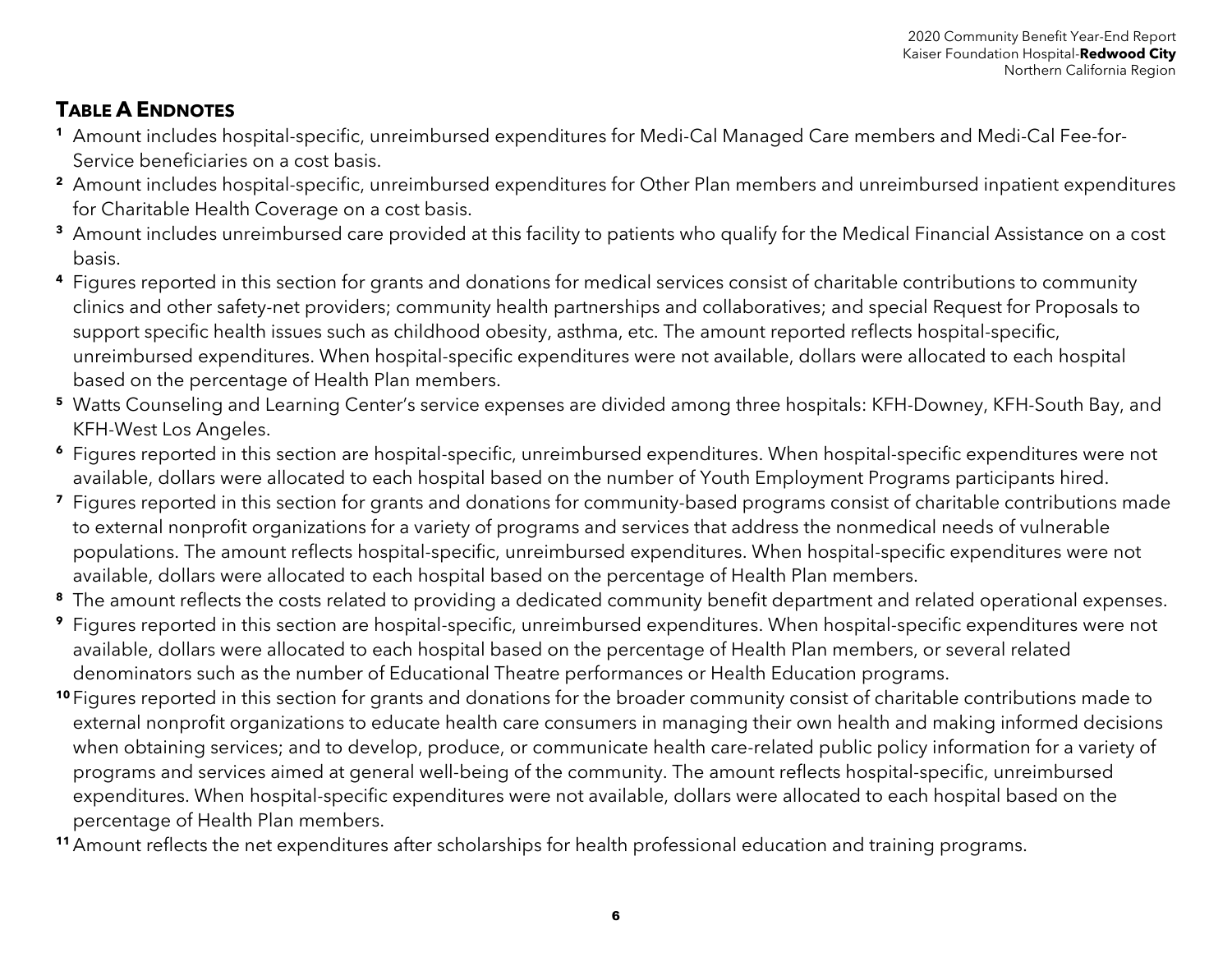**<sup>12</sup>** Figures reported in this section for grants and donations for the education of health care professionals consist of charitable contributions made to external nonprofit organizations, colleges, and universities to support the training and education of students seeking to become health care professionals such as physicians, nurses, physical therapists, social workers, pharmacists, etc. The amount reflects hospital-specific, unreimbursed expenditures. When hospital-specific expenditures were not available, dollars were allocated to each hospital based on the percentage of Health Plan members.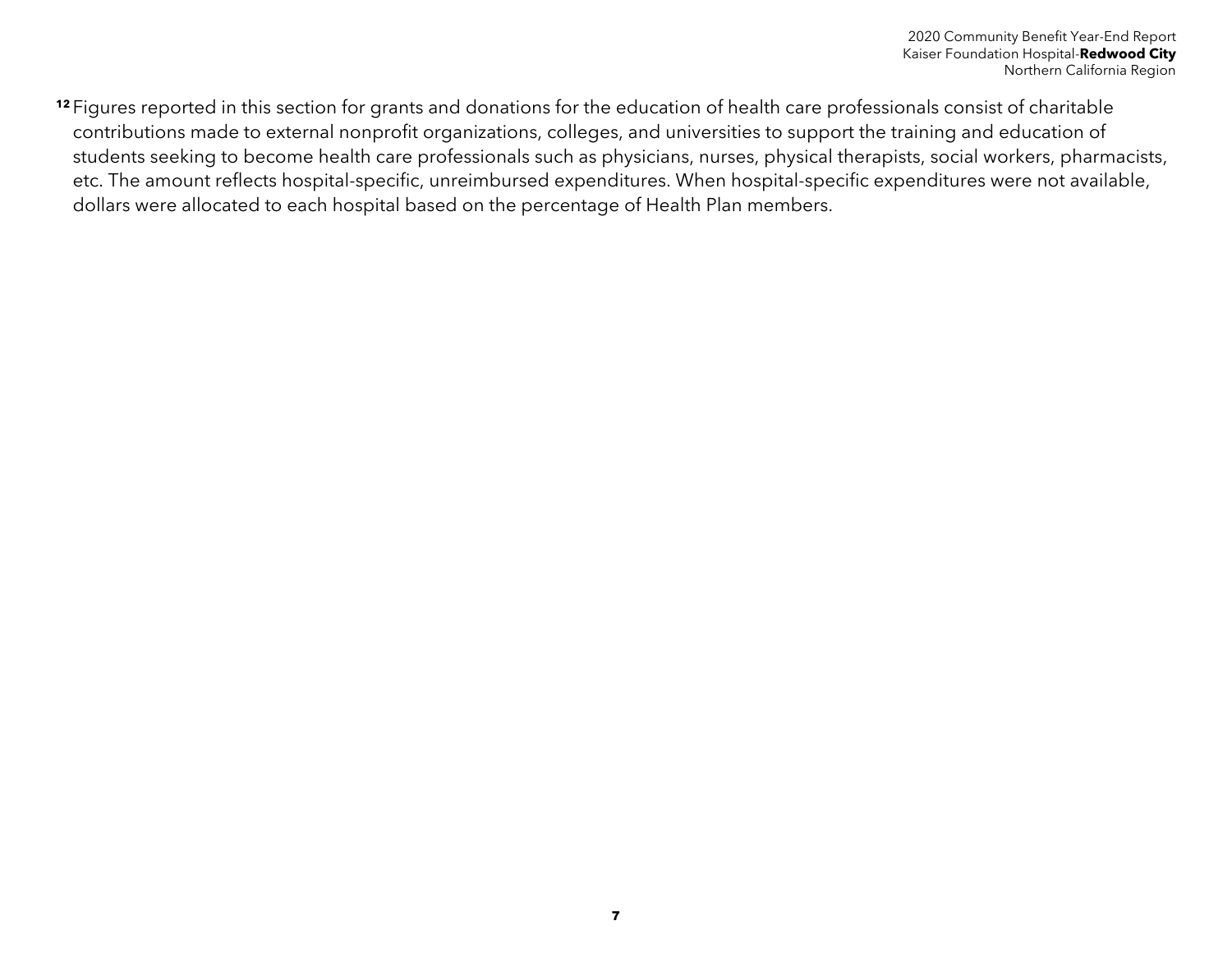# **Table B KAISER FOUNDATION HOSPITALS IN CALIFORNIA**

# **Community Benefits Provided by Hospital Service Area in 2020**

| <b>NORTHERN CALIFORNIA HOSPITALS</b> |               | SOUTHERN CALIFORNIA HOSPITALS    |               |
|--------------------------------------|---------------|----------------------------------|---------------|
| Antioch                              | \$32,884,734  | Anaheim                          | \$38,125,925  |
| Fremont                              | \$11,870,189  | <b>Baldwin Park</b>              | \$31,073,319  |
| Fresno                               | \$17,121,944  | Downey                           | \$46,435,644  |
| Manteca                              | \$30,479,883  | Fontana                          | \$70,060,474  |
| Modesto                              | \$16,601,850  | Irvine                           | \$16,259,901  |
| Oakland                              | \$68,247,808  | Los Angeles                      | \$61,151,477  |
| Redwood City                         | \$17,113,356  | Moreno Valley                    | \$13,907,228  |
| Richmond                             | \$45,313,562  | Ontario                          | \$19,946,787  |
| Roseville                            | \$46,614,984  | Panorama City                    | \$39,931,373  |
| Sacramento                           | \$87,732,815  | Riverside                        | \$36,807,300  |
| San Francisco                        | \$37,776,000  | San Diego                        | \$60,564,848  |
| San Jose                             | \$29,971,995  | South Bay                        | \$34,209,359  |
| San Leandro                          | \$40,190,288  | West Los Angeles                 | \$41,447,010  |
| San Rafael                           | \$18,618,231  | <b>Woodland Hills</b>            | \$24,655,944  |
| Santa Clara                          | \$43,328,256  |                                  |               |
| Santa Rosa                           | \$34,940,812  |                                  |               |
| South Sacramento                     | \$71,905,940  |                                  |               |
| South San Francisco                  | \$14,140,089  |                                  |               |
| Vacaville                            | \$26,348,833  |                                  |               |
| Vallejo                              | \$44,781,858  |                                  |               |
| <b>Walnut Creek</b>                  | \$23,844,101  |                                  |               |
| <b>Northern California Total</b>     | \$759,827,528 | <b>Southern California Total</b> | \$534,576,588 |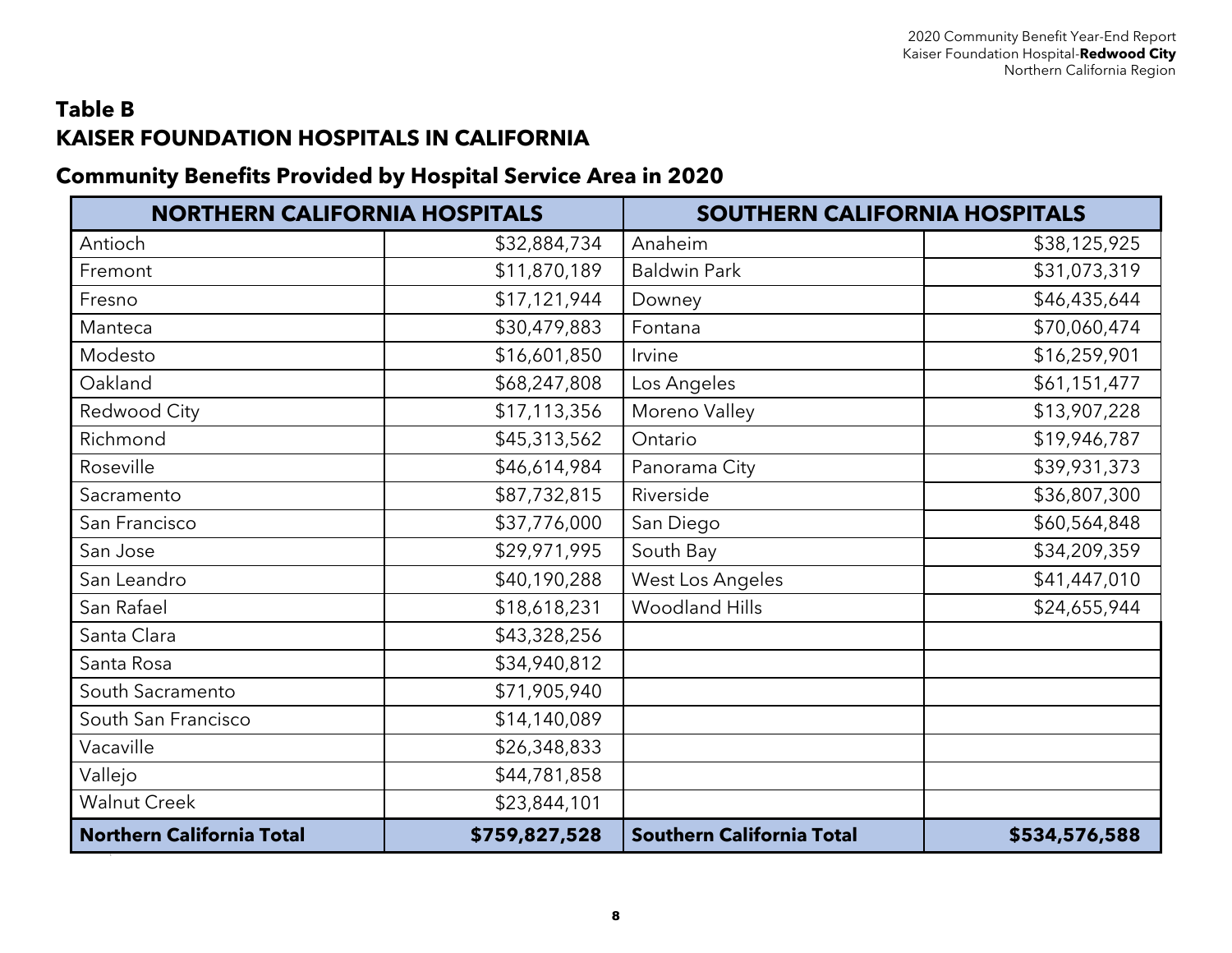### **B. Medical Care Services for Vulnerable Populations**

For the purpose of this plan, KFH has quantified the unreimbursed costs of medical services provided in its hospitals to the underinsured and uninsured through government programs funded at the federal and state levels as well as Kaiser Permanente's own charity care programs. Government-funded programs include Medi-Cal Managed Care, Medi-Cal Fee-For-Service, and Healthy Families Program. KFH provides charity care through its Charitable Health Coverage and Medical Financial Assistance programs. Services provided to prepaid Medicare, Major Risk Medical Insurance Program (MRMIP), and Access for Infants and Mothers (AIM) beneficiaries are not reported.

# **C. Other Benefits for Vulnerable Populations**

### **Watts Counseling and Learning Center (SCAL)**

Since 1967, the Watts Counseling and Learning Center (WCLC) has been a valuable community resource for low-income, inner-city families in South Central Los Angeles. WCLC provides mental health and counseling services, educational assistance to children with learning disabilities, and a state-licensed and nationally accredited preschool program. Kaiser Permanente Health Plan membership is not required to receive these services and all services are offered in both English and Spanish. This program primarily serves the KFH-Downey, KFH-South Bay and KFH-West LA communities.

#### **Educational Outreach Program (SCAL)**

Since 1992, Educational Outreach Program (EOP) has been empowering children and their families through several year-round educational, counseling, and social programs. EOP helps individuals develop crucial life-skills to pursue higher education, live a healthier lifestyle through physical activity and proper nutrition, overcome mental obstacles by participating in counseling, and instill confidence to advocate for the community. EOP primarily serves the KFH-Baldwin Park community.

### **Youth Employment Programs (NCAL and SCAL)**

Youth workforce programs focus on providing underserved diverse students with meaningful employment experiences in the health care field. Educational sessions and motivational workshops introduce them to the possibility of pursuing a career in health care while enhancing job skills and work performance. These programs serve as a pipeline for the organization and community-atlarge, enhancing the future diversity of the health care workforce.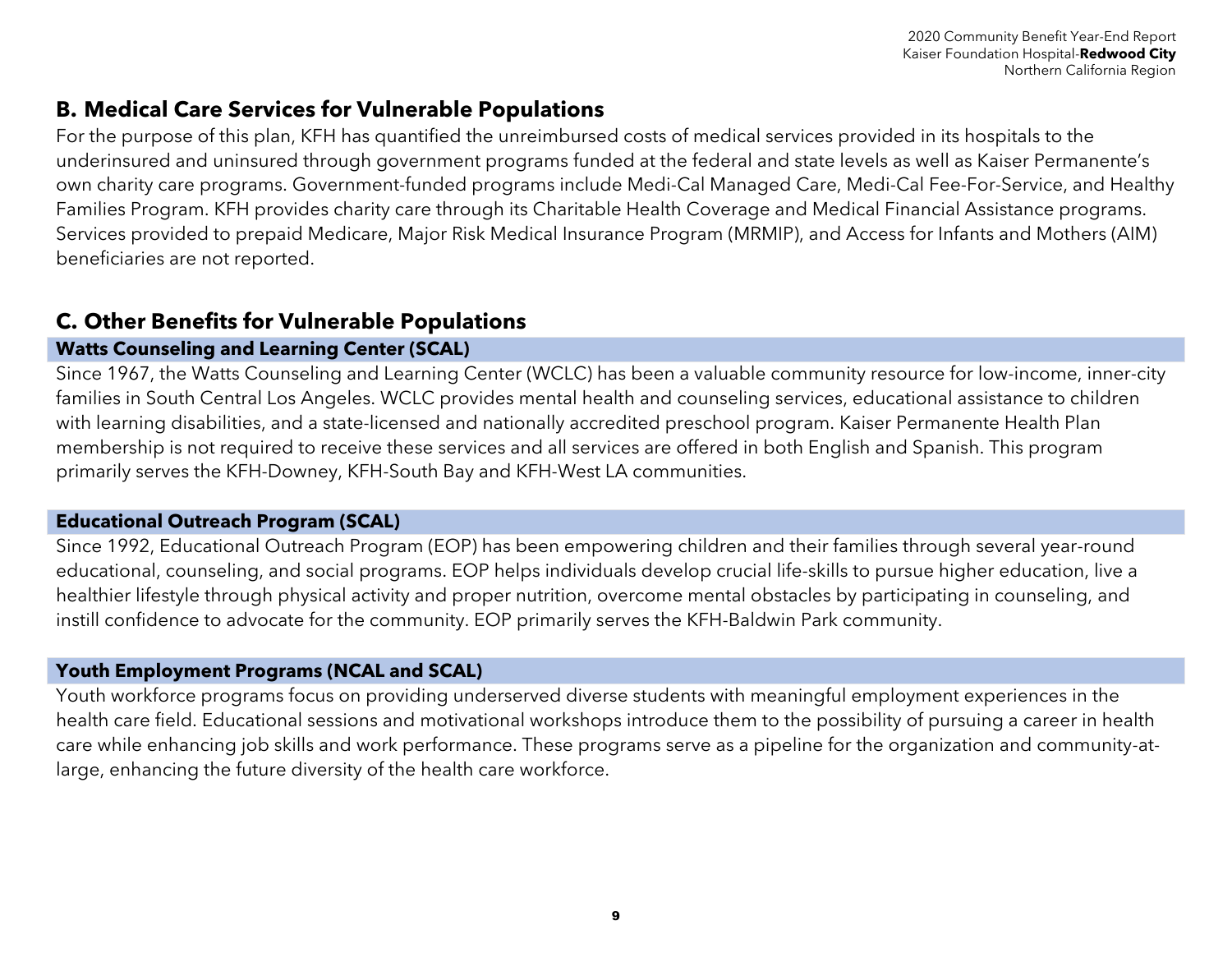### **D. Benefits for the Broader Community**

#### **Community Health Education and Health Promotion Programs (NCAL and SCAL)**

Health Education provides evidence-based clinically effective programs, printed materials, and training sessions to empower participants to build healthier lifestyles. This program incorporates tested models of behavior change, individual/group engagement and motivational interviewing as a language to elicit behavior change. Many of the programs and resources are offered in partnership with community groups, community clinics, libraries, nonprofit organizations, cable television channels, and schools.

#### **Kaiser Permanente Educational Theatre (NCAL and SCAL)**

Since 1986, KPET has been using live theatre, music, comedy, and drama to inspire children, teens, and adults to make healthier choices and better decisions about their well-being. Its award-winning programs are as entertaining as they are educational and were developed with the advice of teachers, parents, students, health educators, medical professionals, and professional theatre artists. Professional actors who are also trained health educators deliver all performances and workshops. KPET programs share health information and develop individual and community knowledge about leading healthier lives. KPET is provided free of charge to schools and the general community. In addition to performances and classroom workshops, KPET supplies schools and organizations with supplementary educational materials – including workbooks, parent and teacher guides, and student wallet cards – to reinforce the messages presented in the programs.

### **E. Health Research, Education, and Training Programs**

#### **Graduate Medical Education (GME)**

The mission of Kaiser Permanente GME is to recruit and prepare the physician workforce of the 21st century by optimizing the unique clinical and educational opportunities within our integrated model of care, which is now considered the gold standard for improving the entire U.S. health care system. Residents trained in our health care settings utilize technology to provide evidencebased, patient-centered care in a team-based model, employ population management strategies, and cultivate their skills in cultural sensitivity, effective communication, and leadership. As part of their training, residents participate in rotations at school-based health centers, community clinics, and homeless shelters.

#### **Non-MD Provider Education and Training Programs**

Kaiser Permanente provides education, training, residences, internships, and/or scholarships and stipends for non-physician health care professionals in nursing, pharmacy, physical therapy, psychology, and radiology. This includes Northern California Region's Kaiser Permanente School of Allied Health Sciences, which offers 18-month training programs in sonography, nuclear medicine,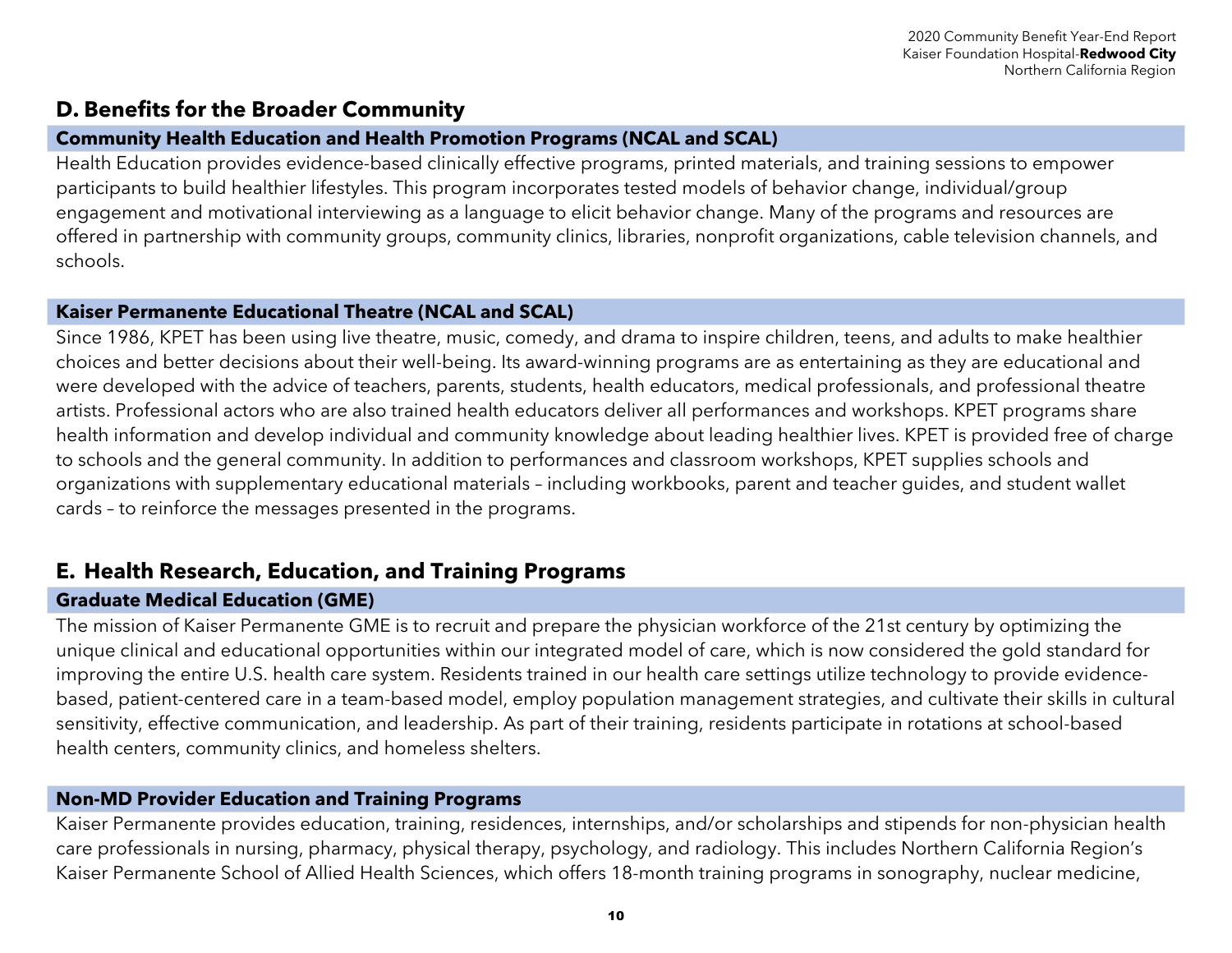and radiation therapy and Southern California Region's Hippocrates Circle Program, which was designed to provide youth from under-represented communities and diverse backgrounds with an awareness of career opportunities as a physician.

#### **Health Research**

Kaiser Permanente conducts, publishes, and disseminates high-quality epidemiological and health services research to improve health and medical care throughout our communities. Our Division of Research (NCAL), Department of Research and Evaluation (SCAL), Kaiser Foundation Research Institute, and Nursing Research Programs deploy a wide range of research methods, including clinical research, health care services research, and epidemiological and translational studies on health care that are generalizable and broadly shared, helping build a knowledge base that improves health and health care services.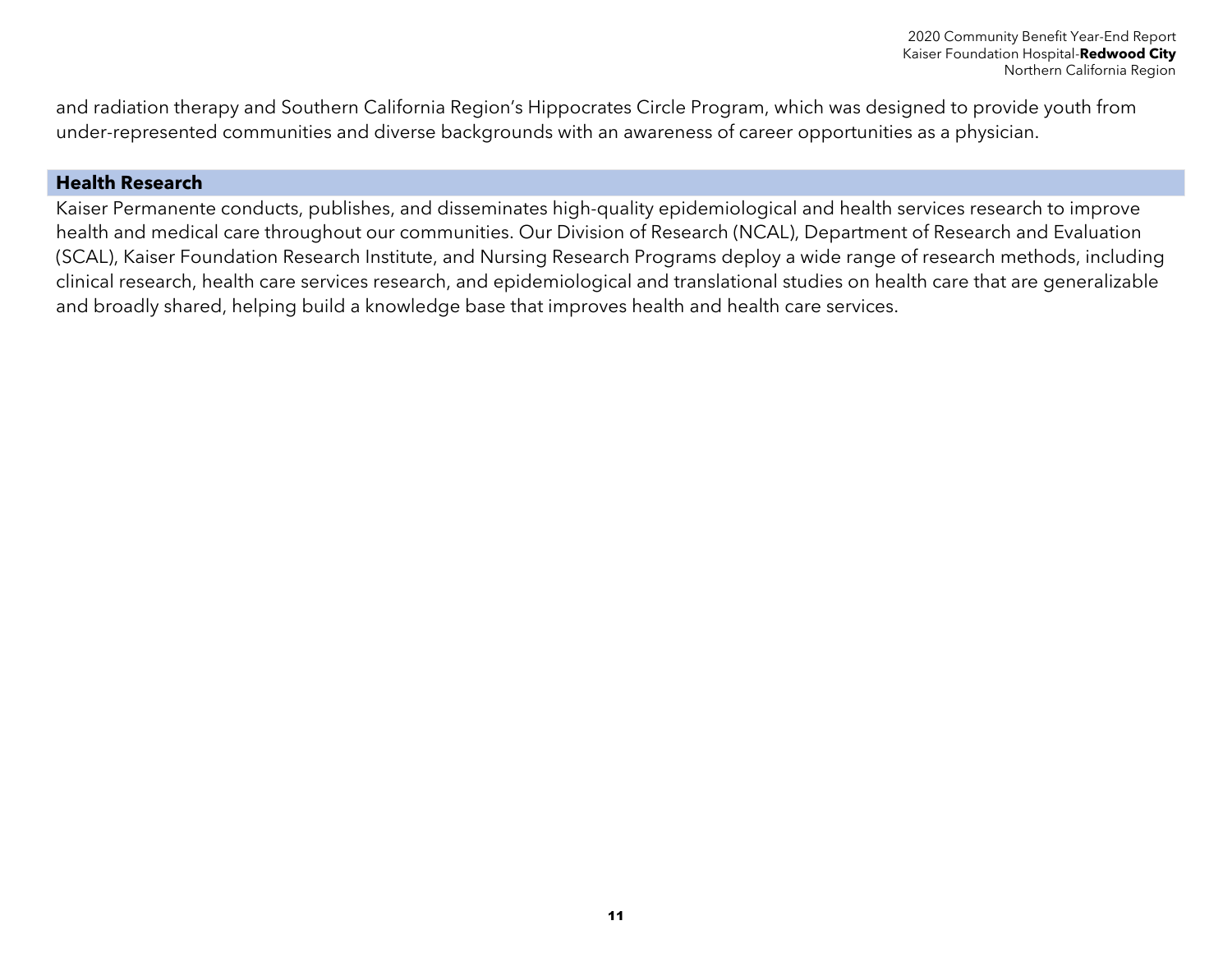# **III. KFH-Redwood City Community Served**

### **F. Kaiser Permanente's Definition of Community Served**

Kaiser Permanente defines the community served by a hospital as those individuals residing within its hospital service area. A hospital service area includes all residents in a defined geographic area surrounding the hospital and does not exclude lowincome or underserved populations.

| <b>Total Population</b>           | 539,501 |
|-----------------------------------|---------|
| White                             | 62.9%   |
| Black/African American            | 2.4%    |
| Asian                             | 19.6%   |
| Native American/ Alaskan Native   | 0.3%    |
| Pacific Islander/ Native Hawaiian | 1.2%    |
| Some Other Race                   | 8.5%    |

### **G. Demographic Profile of Community Served by KFH-Redwood City**

| <b>Multiple Races</b>               | 5.0%  |
|-------------------------------------|-------|
| Hispanic/Latino                     | 22.6% |
| Total Living in Poverty (<100% FPL) | 7.8%  |
| Children Living in Poverty          | 9.5%  |
| Unemployment Rate                   | 2.2%  |
| Uninsured Population                | 6.5%  |
| Adults with No High School Diploma  | 9.7%  |

SOURCE: AMERICAN COMMUNITY SURVEY, 2012-2016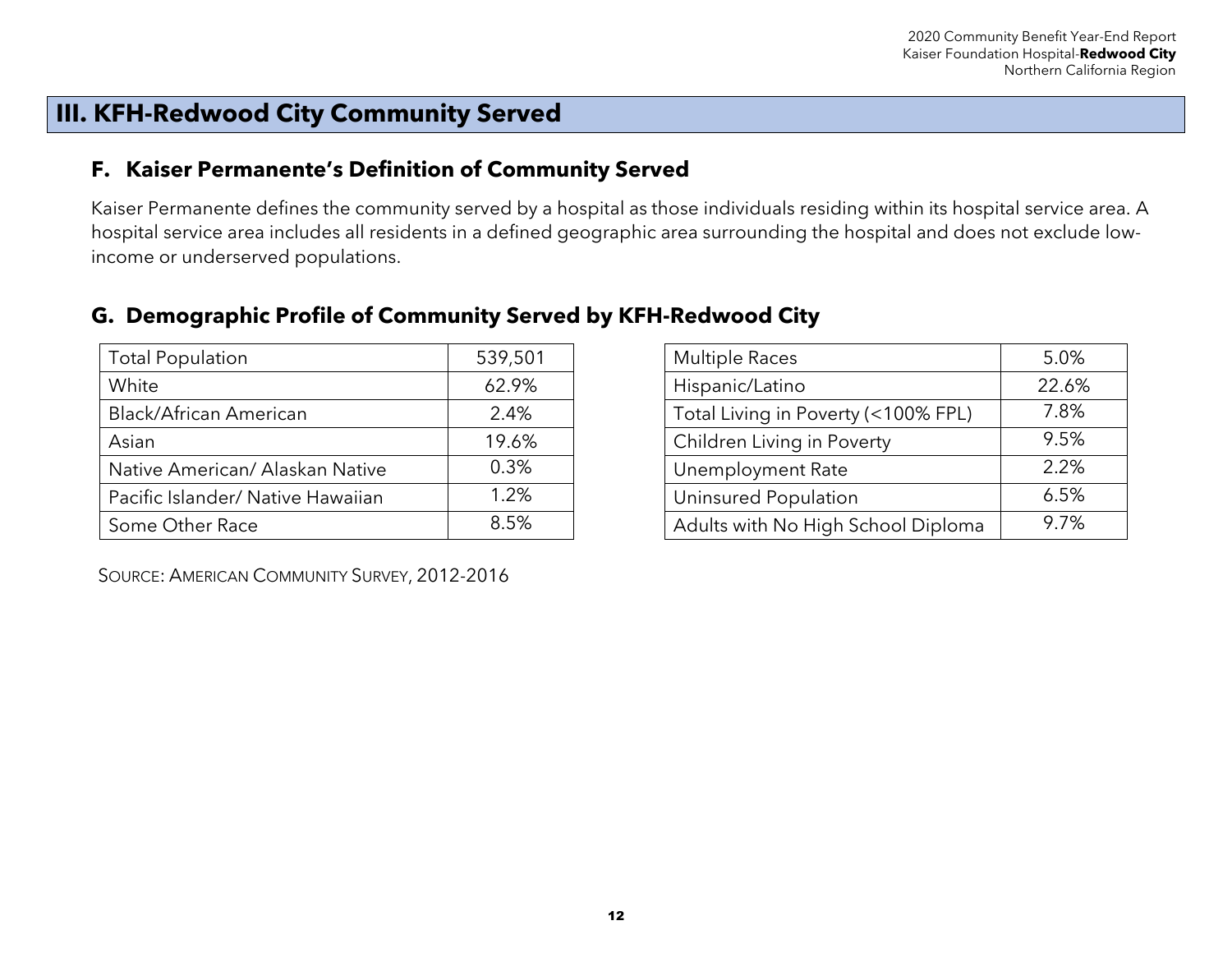

#### **H. Map and Description of Community Served by KFH-Redwood City**

The KFH-Redwood City service area covers the central, south, and coastside subarea portions of San Mateo County. Cities include but are not limited to San Mateo, Belmont, East Palo Alto, El Granada, Foster City, Half Moon Bay, Menlo Park (some portions), North Fair Oaks, Pescadero, Redwood City, and San Carlos.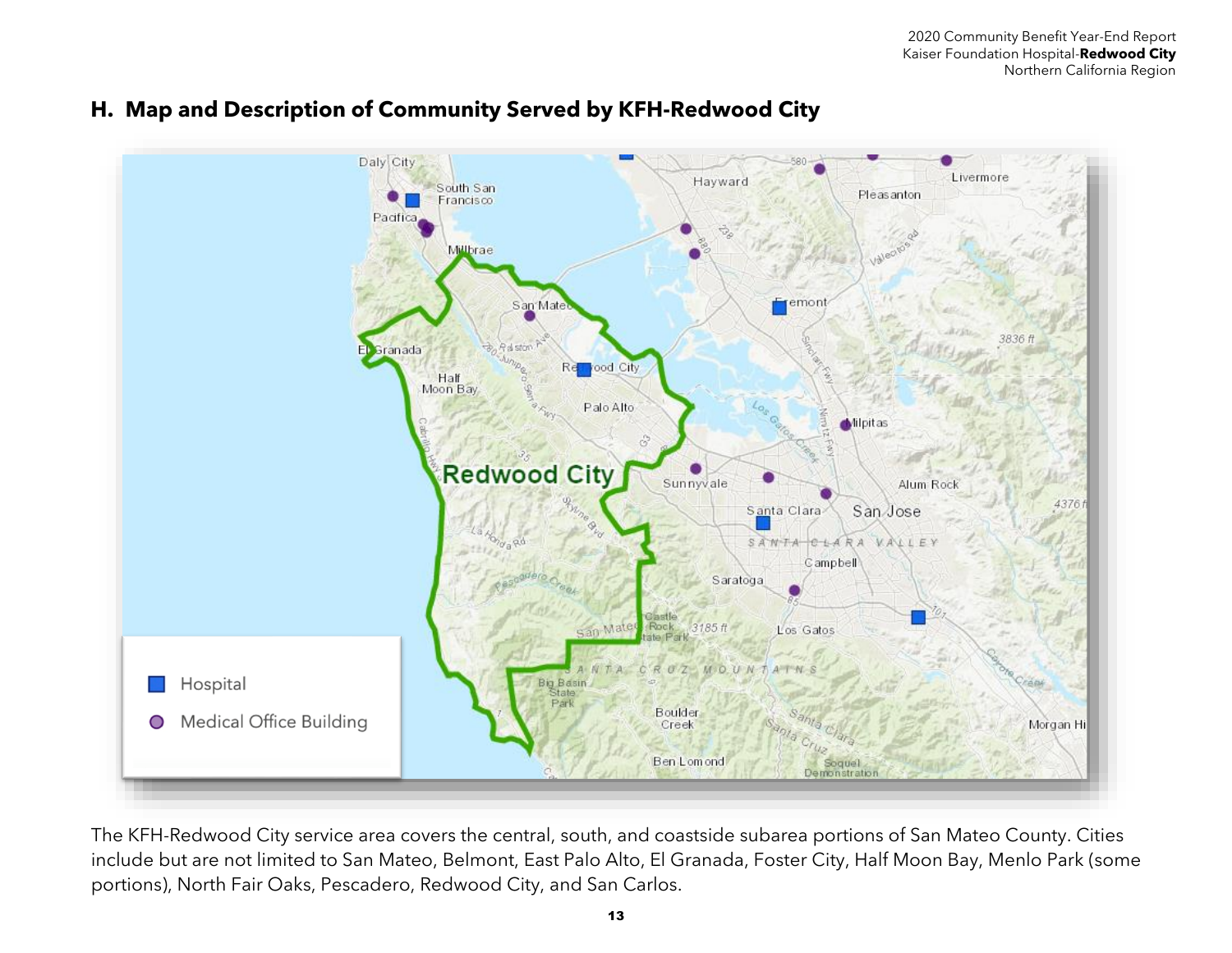# **IV.Description of Community Health Needs Addressed by KFH-Redwood City**

The following are the health needs KFH-Redwood City is addressing during the 2020-2022 Implementation Strategy Period. For information about the process and criteria used to select these health needs and the health needs that were not selected (and the rationale), please review the 2019 CHNA Report and the 2020-2022 Implementation Strategy Report at: *[http://www.kp.org/chna.](http://www.kp.org/chna)*

# **A. Health Needs Addressed**

#### **1. Health Care Access and Delivery**

Health care access and delivery were prioritized by the KFH-Redwood City community. As reflected in statistical and qualitative data, barriers to receiving quality care include lack of availability, high cost, lack of insurance coverage, and lack of cultural competence among providers. While the service area has high rates of available primary care, dental, and mental health providers overall, community input suggests that health care is often unaffordable. Latinxs (16% uninsured), Pacific Islanders (13%), and those of "Other" ethnicities (16%) have higher percentages of uninsured individuals in the service area compared to their White peers. The community indicated that undocumented immigrants are accessing health care less often in recent years due to the political climate that has resulted in a fear of being identified and deported. In addition to receiving the highest score overall, health Care Access and Delivery received the highest ranking for the potential to leverage community assets and feasibility of making an impact, and was ranked second in terms of the availability of evidence-based programs and ability to leverage Kaiser Permanente expertise and assets.

#### **2. Mental Health and Well-Being**

KFH-Redwood City residents and representatives of various vulnerable groups (e.g., LGBTQI, Pacific Islanders, individuals experiencing homelessness) expressed a greater need for behavioral health care. Economic insecurity (including housing instability) was discussed as a driver of poor mental health and substance use, perhaps due to increased stress associated with financial instability. A common theme in community input was the co-occurrence of poor mental health and substance use. Community members frequently identified stigma as a barrier to both mental health care and substance use treatment, both in acknowledging the need for care (i.e., facing negative cultural perceptions/taboos, either internalized or imposed by family and/or friends) and in seeking and receiving care (i.e., experiencing stigma from providers delivering care). This health need received the second-highest overall ranking and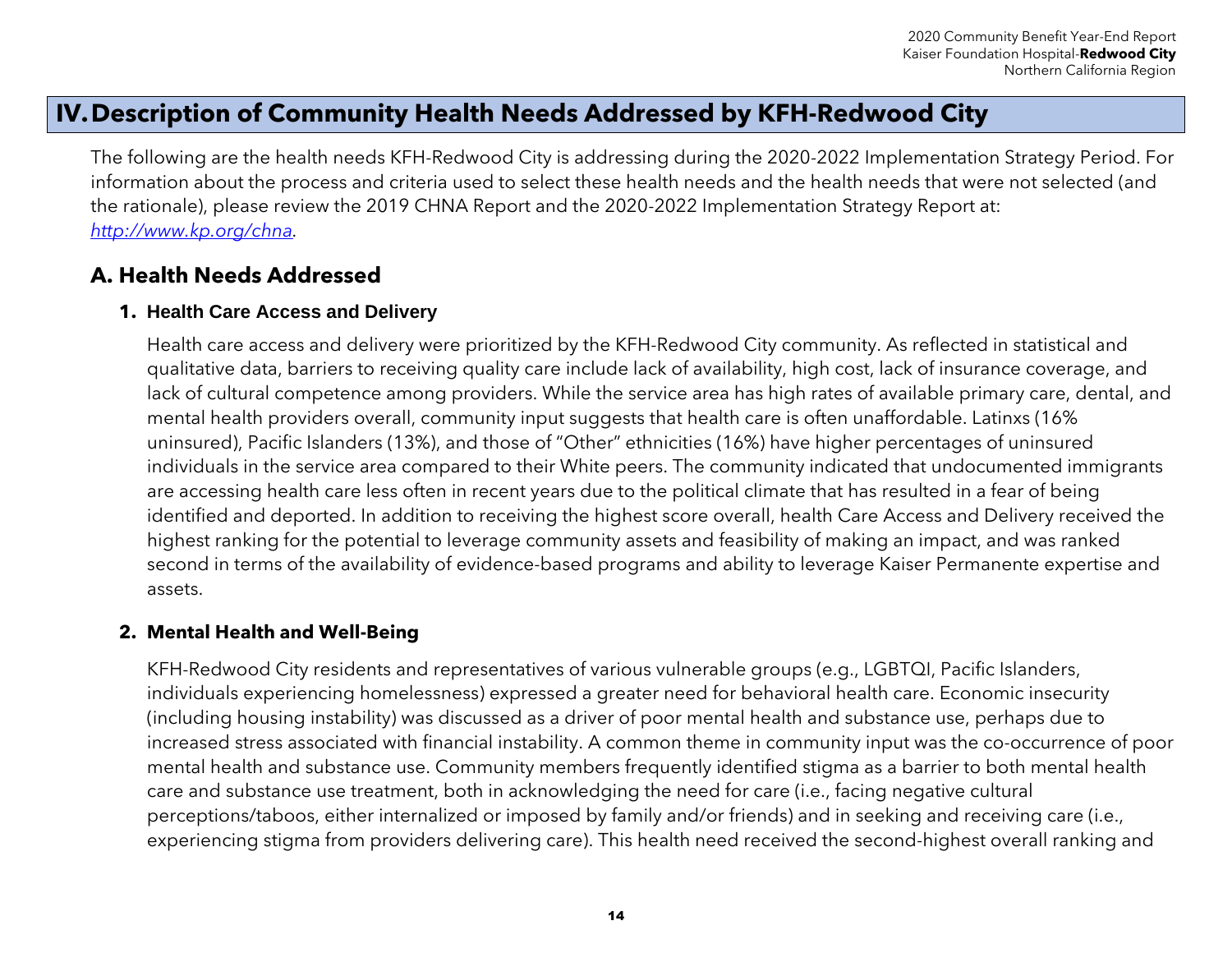received high scores for the availability of evidence-based programs and potential to leverage community and Kaiser Permanente assets.

#### **3. Healthy Eating/Active Living**

Healthy eating, together with active living, is a need in the KFH-Redwood City service area that was prioritized by the community. This need includes concerns about diabetes, obesity, fitness, diet, and nutrition, and access to food and recreation. The KFH-Redwood City community expressed concern about the rising number of children and youth being diagnosed with diabetes. They also identified diabetes as an issue among individuals experiencing homelessness. Diabetes management among the service area's Medicare patients (80%) is significantly worse than the state (82%). Community input included notions about cultural differences in diet and formal exercise, lack of time (or, in some cases, space) for cooking or recreation, and issues of access to healthy food in schools, senior centers, and other institutions. This health need received the highest ranking for leveraging Kaiser Permanente expertise and assets and was also highly ranked in terms of leveraging community assets.

#### **4. Economic Security (Including Housing and Homelessness)**

Economic security, as well as housing and homelessness, were of chief concern to the KFH-Redwood City community. The community emphasized the relative lack of affordable housing and the poor quality of the affordable housing that is available in the county. The community also described stress about the high costs of housing and lack of affordable rent as another major priority, thereby linking housing instability with mental health. Moreover, the community shared how economic instability and stress were increasing for those with middle incomes; community members described the growing call for help with basic needs among those with middle incomes for whom services are lacking as they do not qualify for most assistance programs. This health need was not initially highly ranked, but Committee members agreed that the urgency and impact of the issue warranted attempting to address it, especially in terms of lessening the impacts of homelessness or helping those affected access supportive services.

### **B. Health Needs Not Addressed**

- **1.** Oral/dental health. Oral health was determined to be a lower priority from the CHNA process and could be partially addressed through overall Access to Care strategies (e.g., strengthening referral networks and navigation support, diversifying the health care workforce).
- **2.** Cancer. Cancer also was a lower priority health need in the CHNA process. As a result, it was not selected as one of the priority health needs by KFH-Redwood City. Some risk factors that are correlated with many cancers—particularly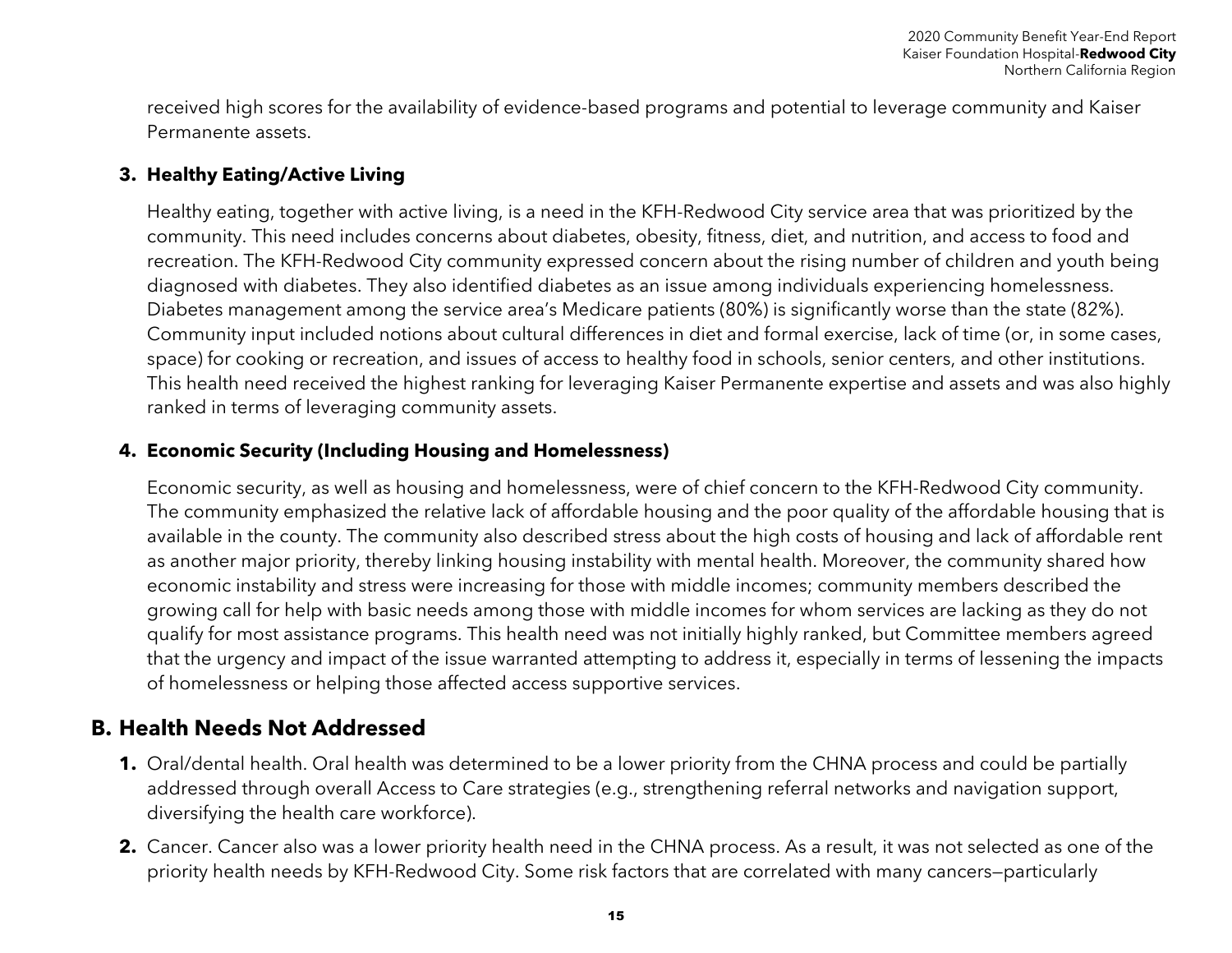unhealthy diets and lack of physical activity—are the focus of the Healthy Eating / Active Living priority health need. In addition, the Access to Care health need supports access to ongoing care that could lead to regular screening, which in turn supports early detection of common cancers.

**3.** Environment. Environmental interventions—another lower priority from the CHNA process—were viewed as less feasible than others, requiring resources and a scale of intervention beyond the scope of community grant-making.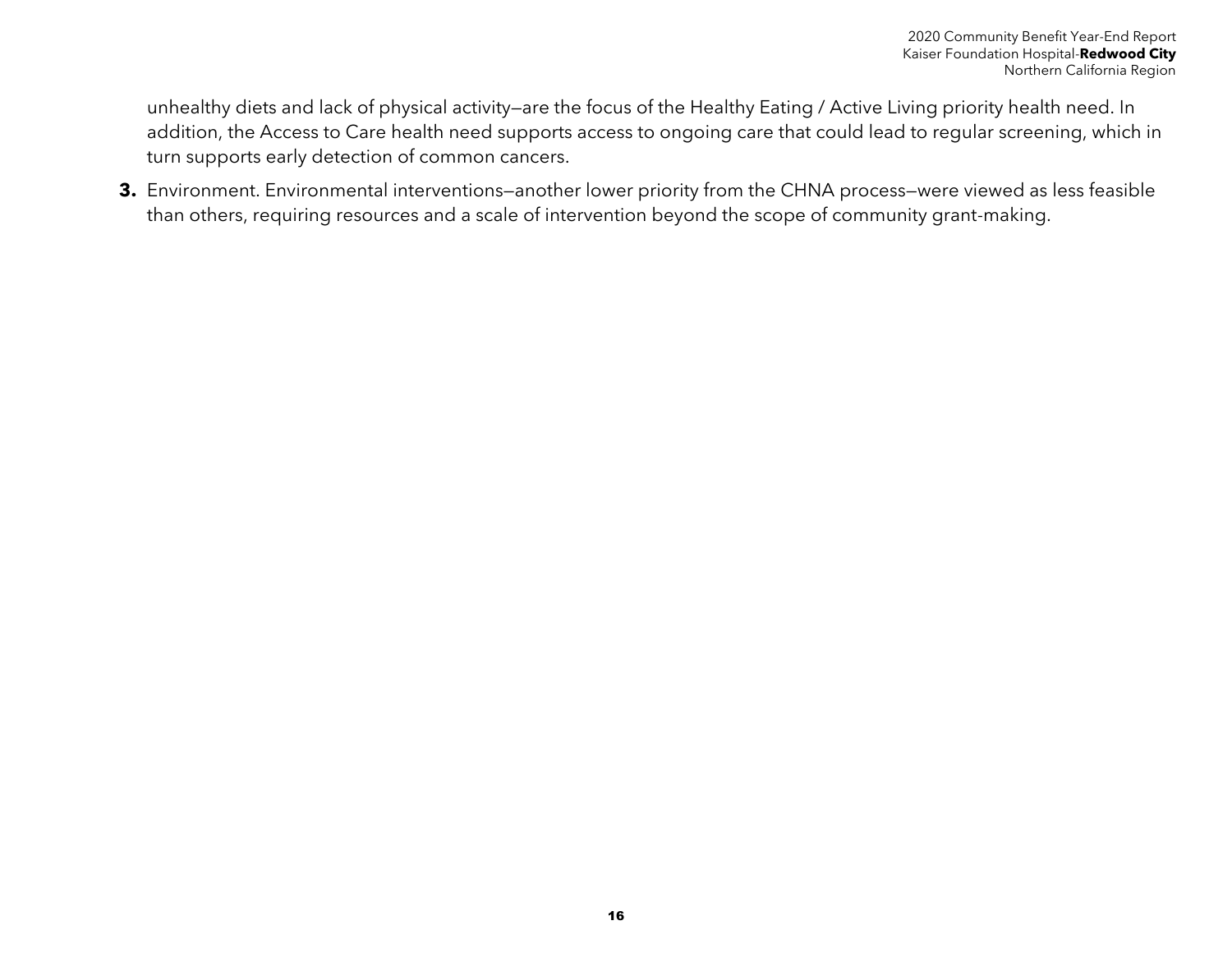# **V. 2020 Year-End Results for KFH-Redwood City**

### **A. 2020 Community Benefit Financial Resources Provided by KFH-Redwood City**

Total Community Benefit expenditures are reported as follows:

- Quantifiable Community Benefit such as facility use and in-kind donations are included if funded by KFH, provided in a KFH facility, or are part of a KFH Community Benefit Plan.
- Medical care services for vulnerable populations include unreimbursed inpatient costs for participation in Kaiser Permanente-subsidized and government-sponsored health care insurance programs.
- The unreimbursed portion of medical, nursing, and other health care professional education and training costs are included.

Resource allocations are reported, as follows:

- Financial expenditures are reported in exact amounts, if available, by hospital service area.
- If exact financial expenditure amounts were not available by hospital service area, then regional expenses were allocated proportionally based on KFHP membership or other quantifiable data, such as the number of Kaiser Permanente Youth Employment participants employed within each hospital area's community at large.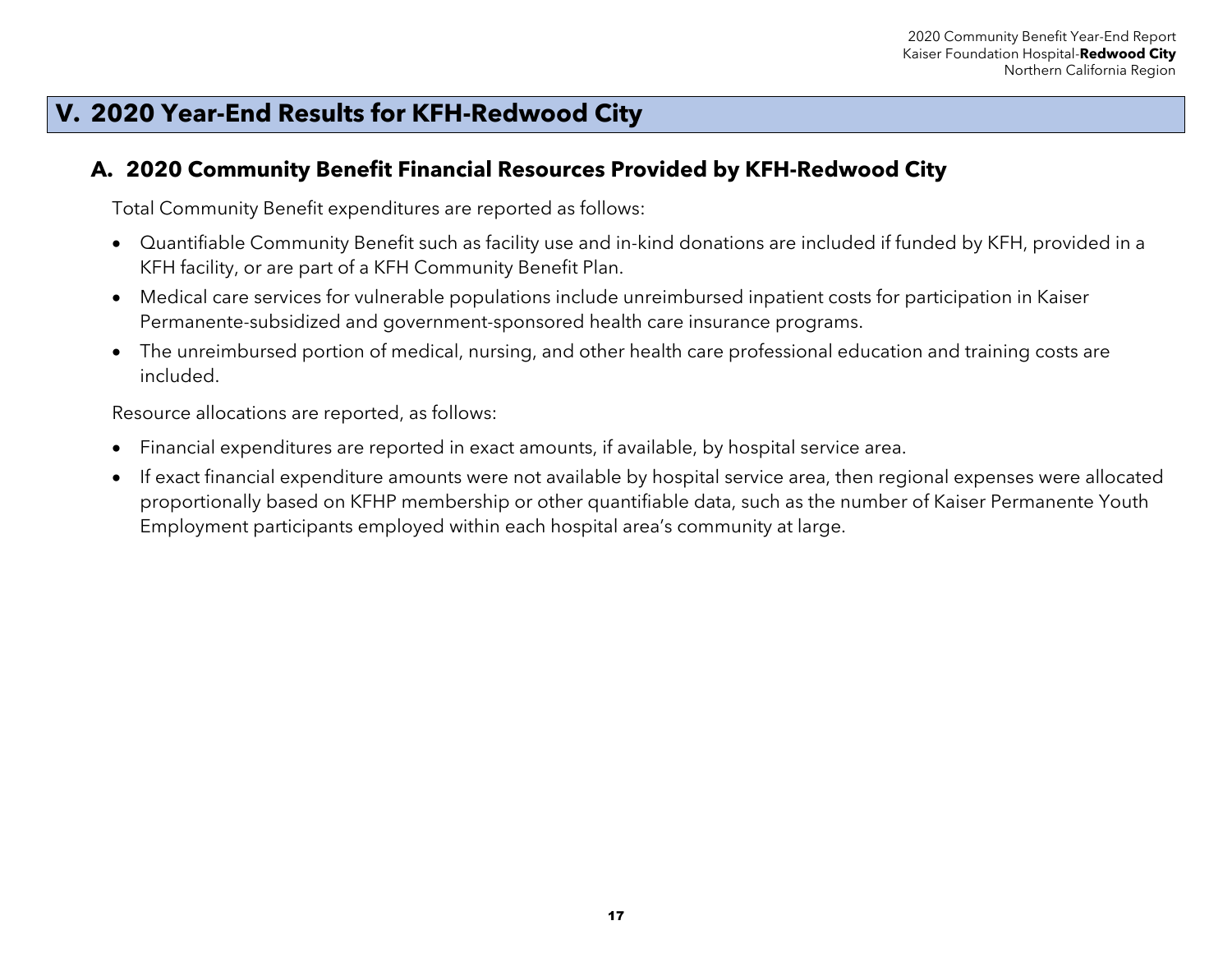# **Table C**

# **KFH-Redwood City**

# **Community Benefits Provided in 2020** (Endnotes on following page.)

| <b>Medical Care Services for Vulnerable Populations</b>                           |              |
|-----------------------------------------------------------------------------------|--------------|
| Medi-Cal shortfall <sup>1</sup>                                                   | \$7,584,740  |
| Charity care: Medical Financial Assistance Program <sup>2</sup>                   | 5,816,113    |
| Grants and donations for medical services <sup>3</sup>                            | 134,857      |
| <b>Subtotal</b>                                                                   | \$13,535,710 |
| <b>Other Benefits for Vulnerable Populations</b>                                  |              |
| Summer Youth and Inroads programs <sup>4</sup>                                    | \$20,173     |
| Grants and donations for community-based programs <sup>5</sup>                    | 2,036,466    |
| Community Benefit administration and operations <sup>6</sup>                      | 224,207      |
| <b>Subtotal</b>                                                                   | \$2,280,846  |
| Benefits for the Broader Community <sup>7</sup>                                   |              |
| Community health education and promotion programs                                 | \$85         |
| Community Giving Campaign administrative expenses                                 | 20,043       |
| Grants and donations for the broader community <sup>8</sup>                       | 0            |
| National Board of Directors fund                                                  | 13,759       |
| <b>Subtotal</b>                                                                   | \$33,887     |
| <b>Health Research, Education, and Training</b>                                   |              |
| <b>Graduate Medical Education</b>                                                 | \$116,229    |
| Non-MD provider education and training programs <sup>9</sup>                      | 694,562      |
| Grants and donations for the education of health care professionals <sup>10</sup> |              |
| Health research                                                                   | 452,123      |
| <b>Subtotal</b>                                                                   | \$1,262,913  |
| <b>Total Community Benefits Provided</b>                                          | \$17,113,356 |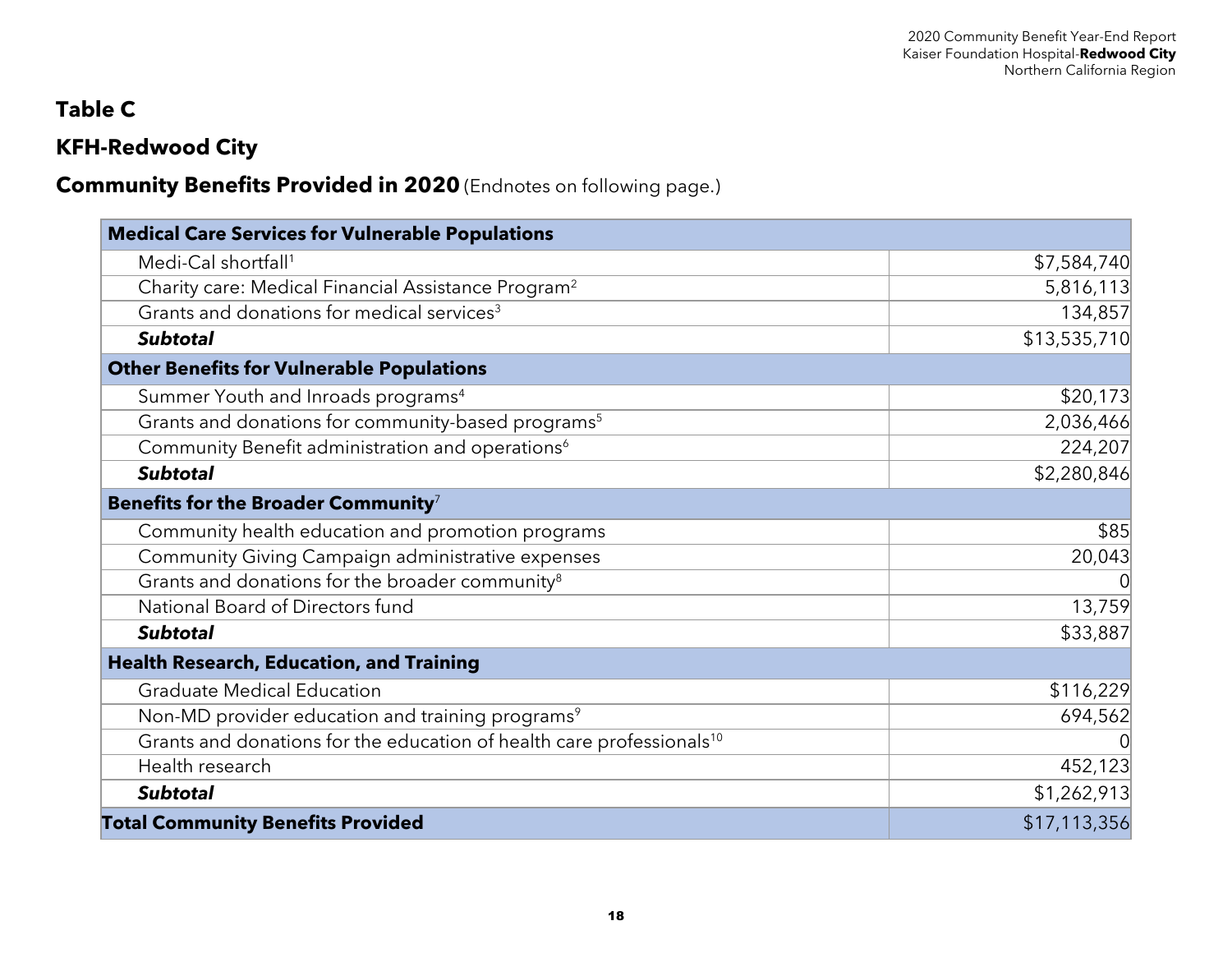# **TABLE C ENDNOTES**

- **1.** Amount includes hospital-specific, unreimbursed expenditures for Medi-Cal Managed Care members and Medi-Cal Fee-for-Service beneficiaries on a cost basis.
- **2.** Amount includes unreimbursed care provided at this facility to patients who qualify for the Medical Financial Assistance on a cost basis.
- **3.** Figures reported in this section for grants and donations for medical services consist of charitable contributions to community clinics and other safety-net providers; community health partnerships and collaboratives; and special Request for Proposals to support specific health issues such as childhood obesity, asthma, etc. The amount reported reflects hospital-specific, unreimbursed expenditures. When hospital-specific expenditures were not available, dollars were allocated to each hospital based on the percentage of Health Plan members.
- **4.** Figures reported in this section are hospital-specific, unreimbursed expenditures. When hospital-specific expenditures were not available, dollars were allocated to each hospital based on the number of Youth Employment programs participants hired.
- **5.** Figures reported in this section for grants and donations for community-based programs consist of charitable contributions made to external nonprofit organizations for a variety of programs and services that address the nonmedical needs of vulnerable populations. The amount reflects hospital-specific, unreimbursed expenditures. When hospital-specific expenditures were not available, dollars were allocated to each hospital based on the percentage of Health Plan members.
- **6.** The amount reflects the costs related to providing a dedicated community benefit department and related operational expenses.
- **7.** Figures reported in this section are hospital-specific, unreimbursed expenditures. When hospital-specific expenditures were not available, dollars were allocated to each hospital based on related denominators such as the number of health education programs.
- **8.** Figures reported in this section for grants and donations for the broader community consist of charitable contributions made to external nonprofit organizations to educate health care consumers in managing their own health and making informed decisions when obtaining services; and to develop, produce, or communicate health care–related public policy information for a variety of programs and services aimed at general well-being of the community. The amount reflects hospital-specific, unreimbursed expenditures. When hospital-specific expenditures were not available, dollars were allocated to each hospital based on the percentage of Health Plan members.
- **9.** Amount reflects the net expenditures for health professional education and training programs.
- **10.** Figures reported in this section for grants and donations for the education of health care professionals consist of charitable contributions made to external nonprofit organizations, colleges, and universities to support the training and education of students seeking to become health care professionals. The amount reflects hospital-specific, unreimbursed expenditures. When hospital-specific expenditures were not available, dollars were allocated to each hospital based on the percentage of Health Plan members.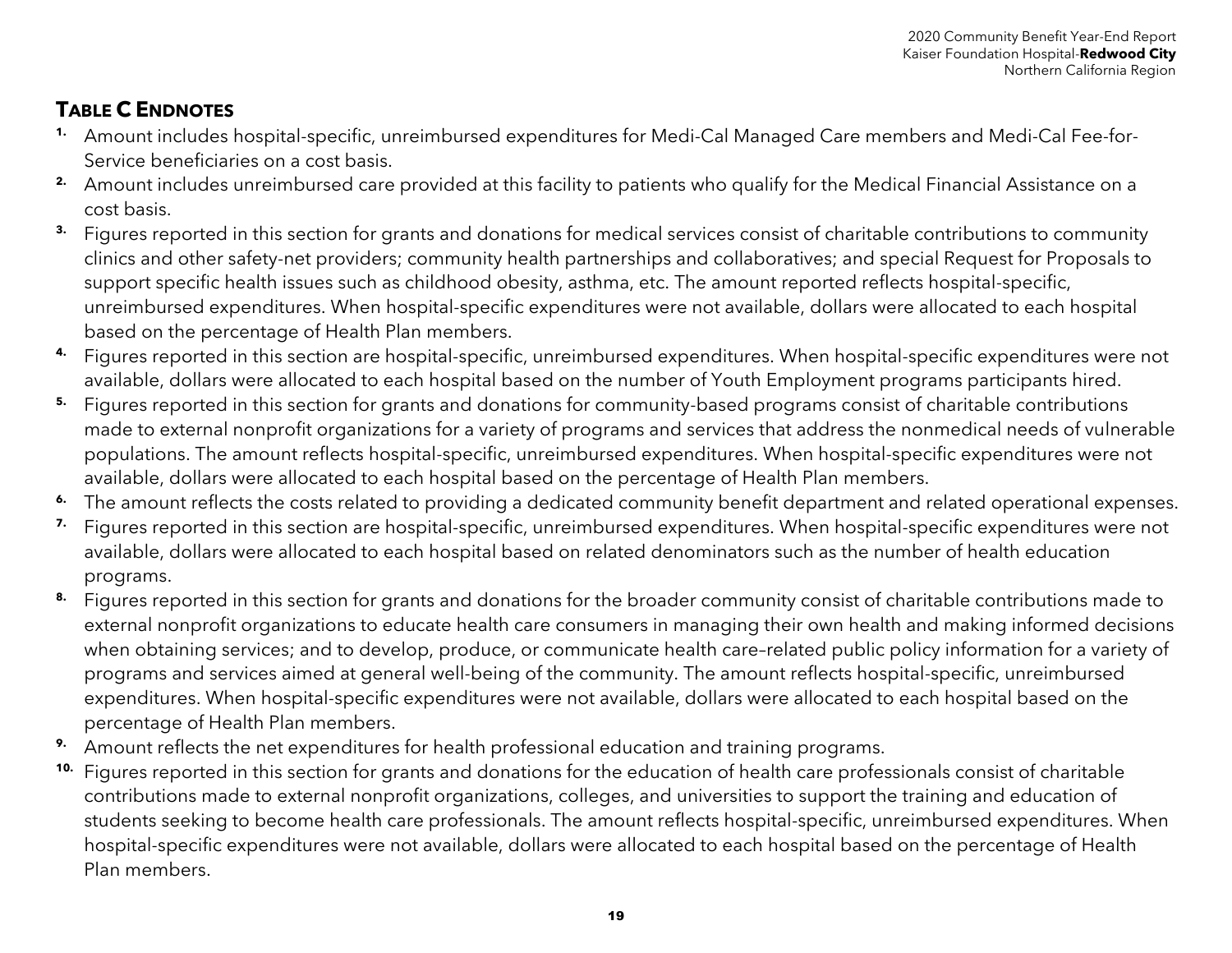## **B. Examples of KFH-Redwood City's 2020 Activities to Address Selected Health Needs**

All Kaiser Foundation Hospitals (KFH) carefully consider the evidence-base when determining which goals, strategies, and related activities would be most effective in addressing priority health needs. It is anticipated that successful implementation of key activities (programs, grants, collaboration, and/or in-kind assets), tied to key goals and strategies, can contribute toward improving the priority health needs in the community. For information on the goals and strategies that were selected for each health need, please refer to the KFH-Redwood City Community Benefit Plan/Implementation Strategy Report posted on the internet at [http://www.kp.org/chna.](http://www.kp.org/chna)

Mechanisms for monitoring progress are tailored to each activity and may include the collection and documentation of tracking measures such as number of grants made, number of dollars spent, number of people reached/served, and number and role of Kaiser Permanente volunteers. Kaiser Permanente also conducts evaluation of larger grant initiatives to understand both progress and outcomes. In addition to internal monitoring and evaluation, Kaiser Permanente requires grantees to propose, track, and report outcomes of the projects for which they have received funding.

The below tables provide highlights for a select number of programs, grants, collaboration and/or assets that aims to address the identified health needs for KFH-Redwood City. The examples provided below are illustrations and not an exhaustive list. Where appropriate, summative information is provided for programs that have been implemented in multiple years.

The total number and amount of paid grants to address a health need include those that are awarded to organizations providing programs serving the KFH-Redwood City service area and may also serve other KFH service areas. Grant examples denoted with (**~**) provide services and/or programs in multiple KFH service areas. Grant examples denoted with (**\***) were distributed from Kaiser Permanente Northern California Community Benefit's donor advised fund (DAF), which is administered by the East Bay Community Foundation; accordingly, DAF grant amounts were not included in the community benefit totals for 2020 (Tables B and C).

In addition to the highlights in the below tables that address specific health needs, Kaiser Permanente Northern California Community Benefit implements additional community programs that address multiple health needs, including: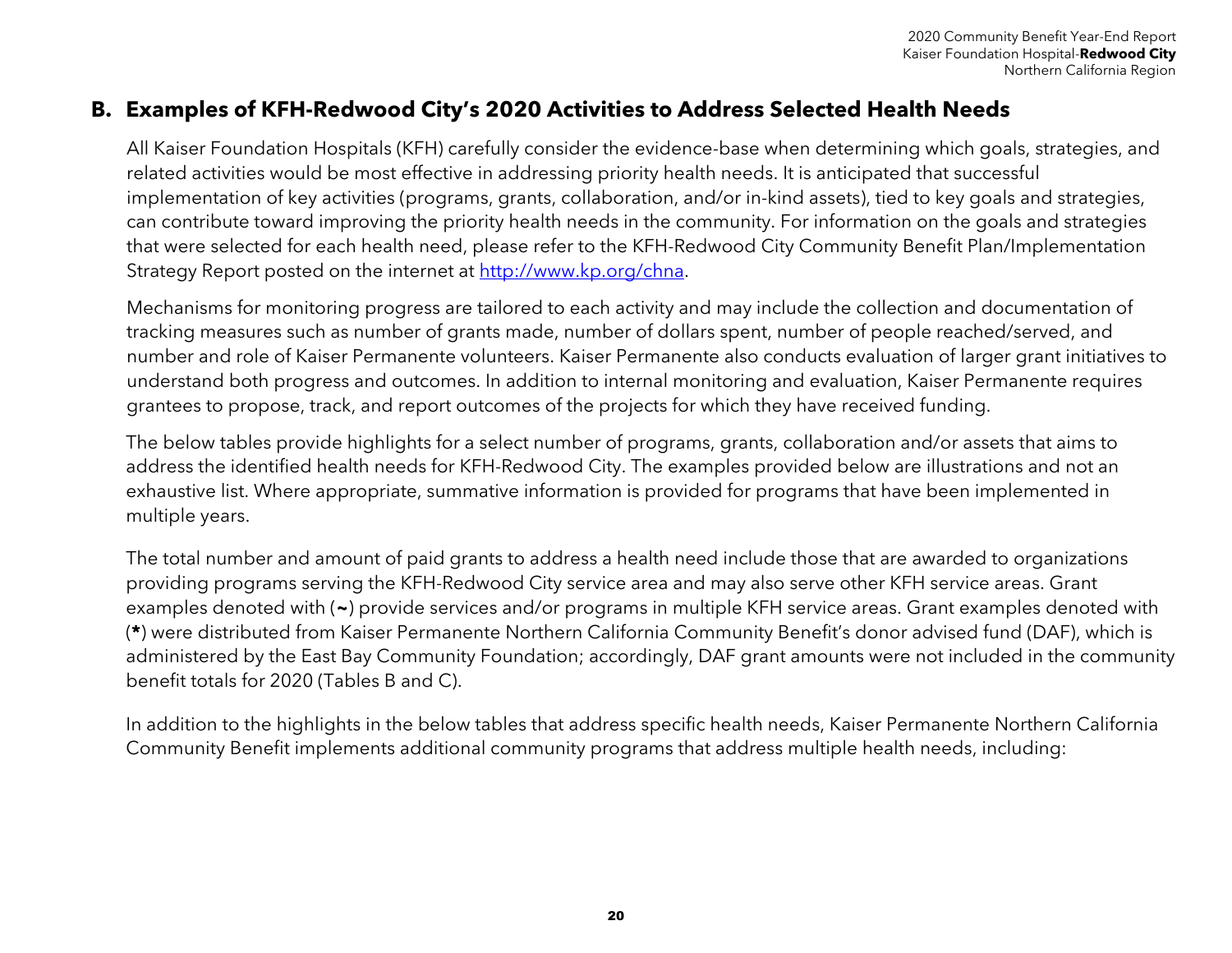| <b>Need</b>                                                | <b>Summary of Impact</b>                                                                                                                              | Top 3 to 5 examples of most impactful efforts                                                                                                                                                                                                                                                                                                                                                                                                                                                                                                                                                                                                             |
|------------------------------------------------------------|-------------------------------------------------------------------------------------------------------------------------------------------------------|-----------------------------------------------------------------------------------------------------------------------------------------------------------------------------------------------------------------------------------------------------------------------------------------------------------------------------------------------------------------------------------------------------------------------------------------------------------------------------------------------------------------------------------------------------------------------------------------------------------------------------------------------------------|
| <b>Health Care</b><br><b>Access and</b><br><b>Delivery</b> | In 2020, there were 16 grants<br>totaling \$274,711.68 that<br>addressed Health Care Access<br>and Delivery in the KFH-<br>Redwood City service area. | Kaiser Permanente Medicaid and Charity Care: In 2020, Kaiser Permanente<br>provided care to 3,861 Medi-Cal members and 71 Charitable Health<br>Coverage (CHC) members in the KFH-Redwood City service area. And<br>another 3,407 individuals received Medical Financial Assistance (MFA).                                                                                                                                                                                                                                                                                                                                                                 |
|                                                            |                                                                                                                                                       | <b>Operation Access:</b> In 2020, with the participation of 6 volunteer physicians<br>and 17 volunteer clinical and support staff, KFH-Redwood City provided 18<br>outpatient medical services (surgical and diagnostic) to Operation Access<br>clients.                                                                                                                                                                                                                                                                                                                                                                                                  |
|                                                            |                                                                                                                                                       | A \$95,000 grant~ to United Way of the Bay Area (impacting KFH-Redwood<br>City, KFH-San Francisco, KFH-San Jose, KFH-San Rafael, KFH-Vacaville, and<br>KFH-Vallejo) will support core operations and services for this local 211<br>organization. 211 systems are a crucial resource in emergencies, such as the<br>wildfires that have ravaged California in recent years. 211 systems facilitate<br>the quick dissemination of information regarding evacuations, shelters, and<br>aid, all while reducing 911's call volume. More recently, 211 is connecting<br>residents to up-to-date information on COVID-19 testing and state-issued<br>guidance. |
|                                                            |                                                                                                                                                       | Sonrisas Dental Health (SDH) received a \$40,00 grant to support the<br>healthcare safety net through its Oral Health Access to Care Program in San<br>Mateo County. SDH will provide dental care and treatment, oral health<br>cleanings and screenings, oral health tool kits, and preventive oral health<br>education, establishing a dental home (2+ visits per year) for 55 low-income,<br>primarily minority, County residents would not otherwise have access to oral<br>health care.                                                                                                                                                              |
|                                                            |                                                                                                                                                       | Samaritan House received a \$50,000 grant for its Free Clinic of Redwood City,<br>which was created to increase access to health and dental care for the<br>underserved to improve their overall physical, social, and mental health<br>status; prevent disease and disability; detect and treat health conditions to                                                                                                                                                                                                                                                                                                                                     |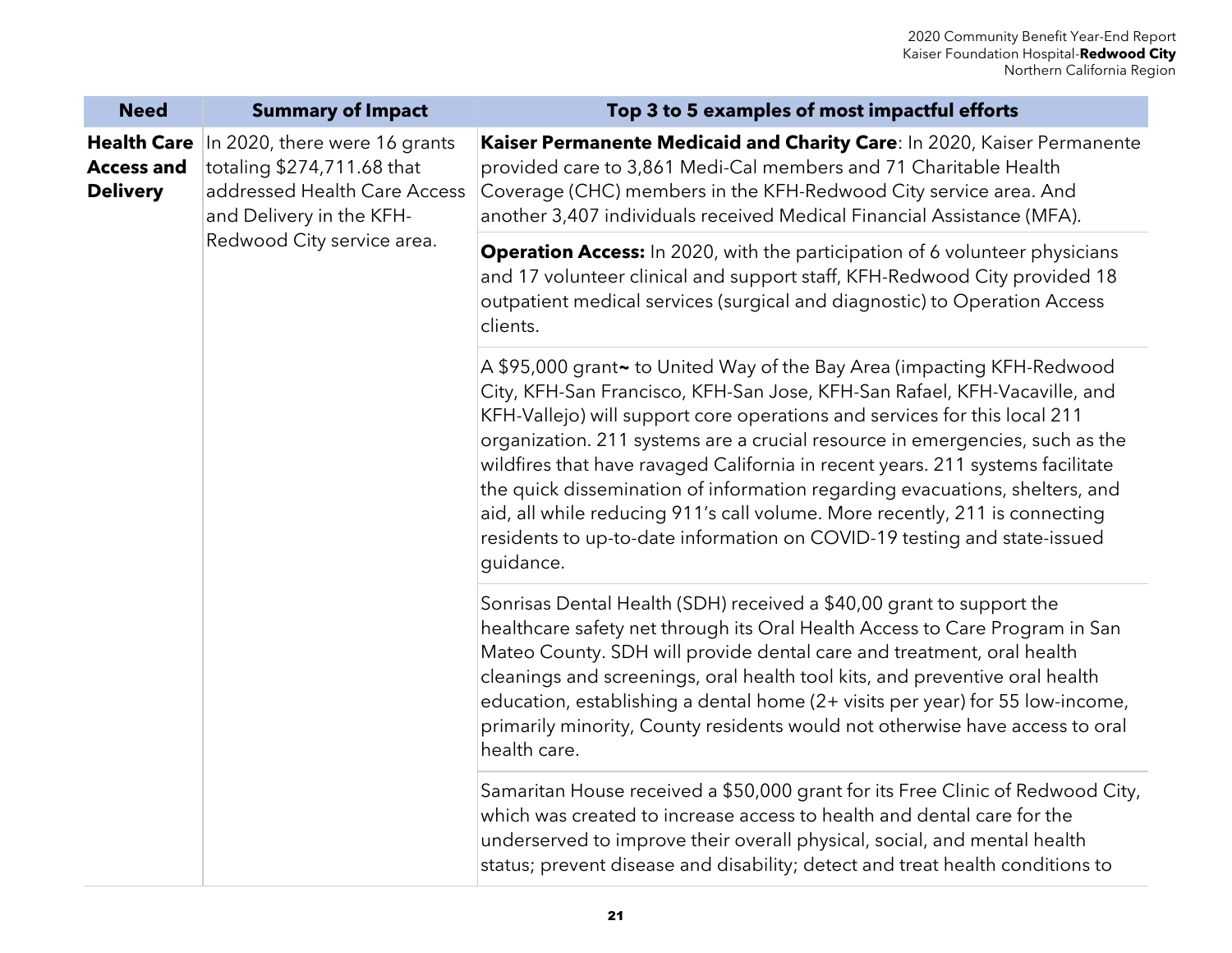| <b>Need</b>                                             | <b>Summary of Impact</b>                                                                                                                          | Top 3 to 5 examples of most impactful efforts                                                                                                                                                                                                                                                                                                                                                                                                                                                                                                                                                                                                                                                |
|---------------------------------------------------------|---------------------------------------------------------------------------------------------------------------------------------------------------|----------------------------------------------------------------------------------------------------------------------------------------------------------------------------------------------------------------------------------------------------------------------------------------------------------------------------------------------------------------------------------------------------------------------------------------------------------------------------------------------------------------------------------------------------------------------------------------------------------------------------------------------------------------------------------------------|
|                                                         |                                                                                                                                                   | improve quality of life; and increase life expectancy, while alleviating<br>demands placed on emergency rooms for episodic primary care for the<br>uninsured. In collaboration with Samaritan House South, the core services<br>agency for that part of the county, Samaritan House aims to reach more East<br>Palo Alto and Belle Haven (Menlo Park) residents.                                                                                                                                                                                                                                                                                                                             |
|                                                         |                                                                                                                                                   | Coastside Hope, which provides basic life necessities with dignity and hope to<br>all mid-coast residents, received a \$25,000 grant to support its Family Needs<br>Safety Net Program. As the primary county-designated community assistance<br>agency in the area, Coastside Hope works to prevent homelessness and<br>increase food and economic security by meeting basic life needs such as<br>food, clothing, shelter, and fundamental utilities such as electricity for<br>vulnerable populations.                                                                                                                                                                                    |
| <b>Mental</b><br><b>Health and</b><br><b>Well-Being</b> | In 2020, there were 9 grants<br>totaling \$170,333.43 that<br>addressed Mental Health and<br>Well-being in the KFH-<br>Redwood City service area. | Puente de la Costa Sur received a \$25,000 grant for its Behavioral Health for<br>Rural South Coast initiative. The initiative aims to increase access to mental<br>health services for low-income youth and adults in rural San Mateo County,<br>including La Honda, Loma Mar, Pescadero, and San Gregorio, by reducing<br>the stigma of behavioral health services among low-income families, the<br>LGBTQ population, Latinx immigrants, people with generational trauma, and<br>youth with suicidal ideation.                                                                                                                                                                            |
|                                                         |                                                                                                                                                   | Boys & Girls Clubs of the Peninsula received a \$25,000 grant for its Teen<br>Mental Health program, which addresses the needs of low-income high<br>school students who lack access to mental health care and face significant<br>barriers to achieving success in school (e.g., histories of serious trauma,<br>poverty, anger, undocumented status, homelessness/housing insecurity, or<br>foster care). By providing a full-time onsite bilingual psychotherapist at its<br>Forest High School Clubhouse in Redwood City, the Clubs goal is to help<br>students address mental health barriers and build positive relationships so<br>that all students can achieve high school success. |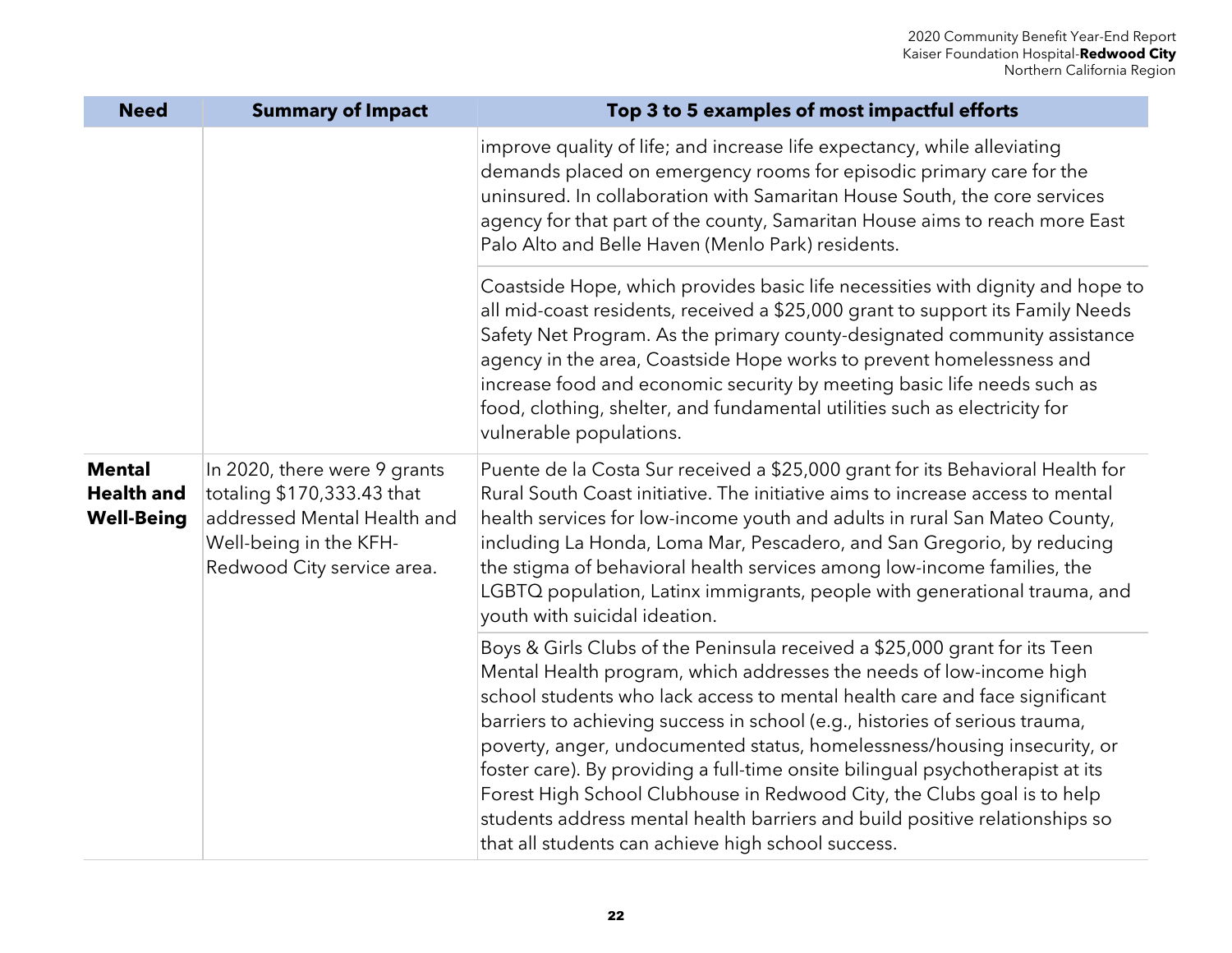| <b>Need</b>                                                | <b>Summary of Impact</b>                                                                                                                           | Top 3 to 5 examples of most impactful efforts                                                                                                                                                                                                                                                                                                                                                                                                                                                                                                                                                                     |
|------------------------------------------------------------|----------------------------------------------------------------------------------------------------------------------------------------------------|-------------------------------------------------------------------------------------------------------------------------------------------------------------------------------------------------------------------------------------------------------------------------------------------------------------------------------------------------------------------------------------------------------------------------------------------------------------------------------------------------------------------------------------------------------------------------------------------------------------------|
|                                                            |                                                                                                                                                    | Cleo Eulau Center For Children and Families (dba Acknowledge Alliance)<br>received a \$50,000 grant for its Collaborative Counseling Program, which<br>serves at-risk youth students in grades 9 thru12 who are involved in gangs,<br>have experience with violence, have been expelled, or are on probation.<br>Through ongoing, psycho-dynamic counseling, Acknowledge Alliance helps<br>participants realize new possibilities for themselves, lead productive lives, and<br>graduate high school.                                                                                                             |
|                                                            |                                                                                                                                                    | San Mateo Police Activities League (PAL) received a \$25,000 grant for its<br>Prevention and Intervention Program, which seeks to keep underserved,<br>economically disadvantaged, and at-risk youth 5 to17 on track, in school, and<br>safe from negative and troubling behaviors, such as drugs, gangs, and poor<br>choices. This PAL program provides counseling services, embedded and in-<br>school services, and in-depth therapy at no cost and promotes behavioral and<br>emotional wellness.                                                                                                             |
|                                                            |                                                                                                                                                    | Adolescent Counseling Services (ACS) received a \$25,000 grant for its Mental<br>Health Access for Youth Initiative, which will provide San Mateo County youth,<br>including LGBTQ+ youth, with a multi-pronged approach to ending<br>depression, isolation, stress, and/or substance abuse. Services include mental<br>health and drug/alcohol assessments, individual counseling, support groups,<br>leadership training, and education.                                                                                                                                                                        |
| <b>Healthy</b><br><b>Eating</b><br><b>Active</b><br>Living | In 2020, there were 13 grants<br>totaling \$190,045.95 that<br>addressed Healthy Eating<br>Active Living in the KFH-<br>Redwood City service area. | A \$95,000 (BLOC) Building Local Outreach Capacity: Increasing CalFresh<br>Participation grant ~ to Second Harvest Food Bank of Silicon Valley (impacting<br>KFH-Redwood City, KFH-San Jose, KFH-Santa Clara, and KFH-South San<br>Francisco) will recruit, train, and support community-based partner agencies<br>to submit CalFresh applications for their own clients and connect them to its<br>food programs via referrals, reaching 1,700 low-income residents (e.g.,<br>seniors, college students, and immigrants) who need access to healthy food<br>and those impacted by COVID-19. Second Harvest will: |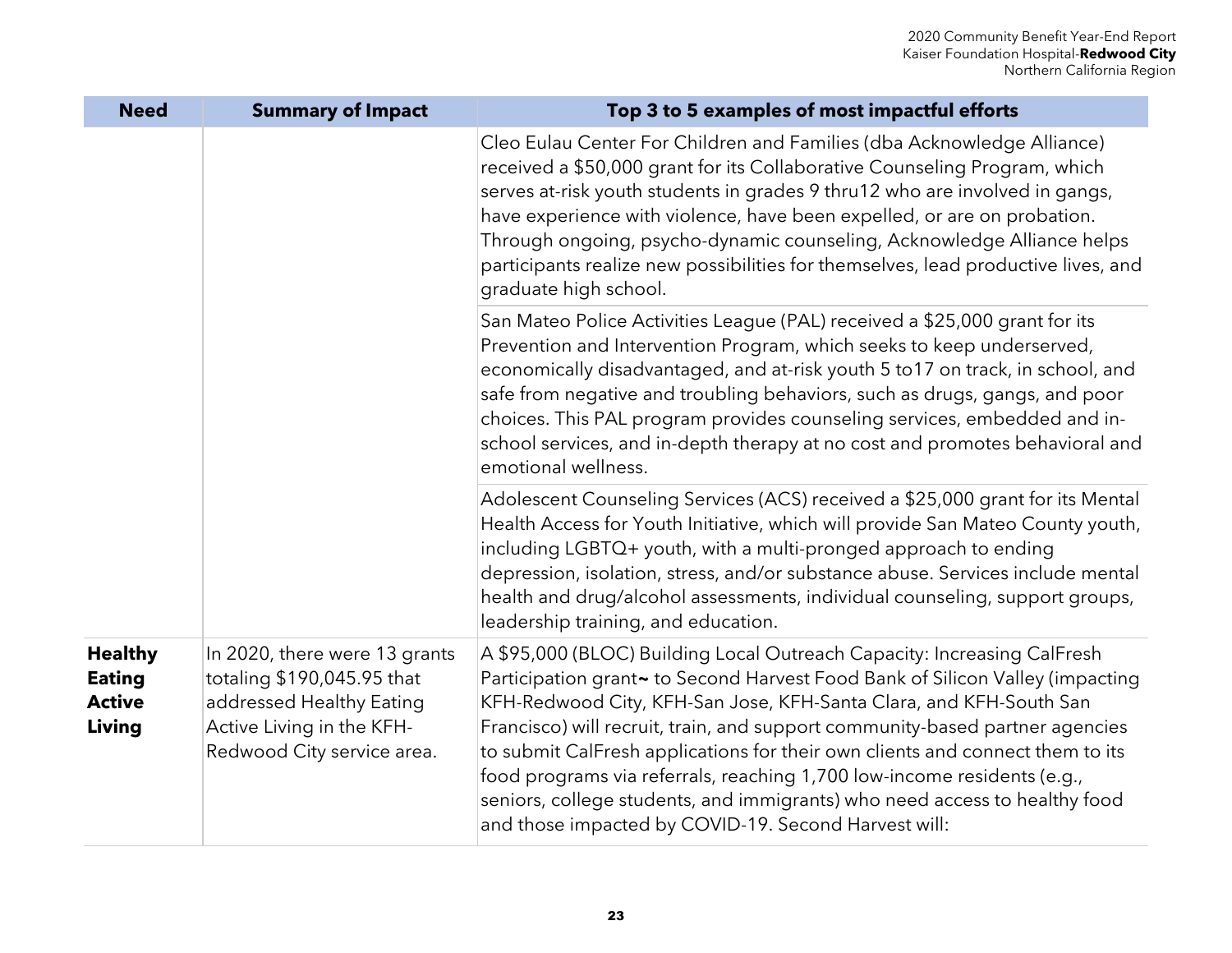| <b>Need</b> | <b>Summary of Impact</b> | Top 3 to 5 examples of most impactful efforts                                                                                                                                                                                                                                                                                                                                                                                                                                                                                                                                                                                                                                                                                                                                                                                                              |
|-------------|--------------------------|------------------------------------------------------------------------------------------------------------------------------------------------------------------------------------------------------------------------------------------------------------------------------------------------------------------------------------------------------------------------------------------------------------------------------------------------------------------------------------------------------------------------------------------------------------------------------------------------------------------------------------------------------------------------------------------------------------------------------------------------------------------------------------------------------------------------------------------------------------|
|             |                          | 1. Partner with 16 health care providers and clinics and approximately 100<br>physicians to administer universal food insecurity screening to low-income<br>patients to ensure they have access to nutritious food in their community.<br>2. Support 33 partner agencies to complete CalFresh applications online or<br>submit client referrals through a community outreach network partnership<br>program.<br>3. Implement a strategic outreach campaign through its college community<br>outreach network partners to raise awareness of food assistance programs<br>among college students.                                                                                                                                                                                                                                                            |
|             |                          | The HEAL Project received a \$25,000 grant for its Intensive Garden Program<br>CSA (community-supported agriculture) at Hatch Elementary School on San<br>Mateo County's coast, an area experiencing high need during COVID-19. The<br>goal is to provide greater access to nutritious food at low or no cost to Hatch<br>students and their families and to increase their overall nutrition. to address<br>food insecurity and the distribution of food to low-income students and<br>families. Funds will be used to produce food at the farm to distribute through<br>a grant-funded pilot CSA along with nutrition education lessons at Hatch. With<br>a multiple touchpoint strategy, the program will impact up to 200 students<br>and up to 200 individuals with the CSA by addressing the community's lack of<br>access to locally grown produce. |
|             |                          | Peninsula Family Service Agency received a \$50,000 grant for its project, Fair<br>Oaks Wellness and Nutrition Programs: Cafe Saludable, which seeks to<br>expand its meal program to provide food security support for more extremely<br>low-income, senior participants at the Fair Oaks Adult Activity Center in<br>Redwood City.                                                                                                                                                                                                                                                                                                                                                                                                                                                                                                                       |
|             |                          | St. Francis Center's Siena Youth Center (SYC) received a \$25,000 grant to<br>support its programs that coach low-income families and youth for improved<br>health. Together with 1 grain to 1000 grains, SYC delivers lifestyle coaching                                                                                                                                                                                                                                                                                                                                                                                                                                                                                                                                                                                                                  |